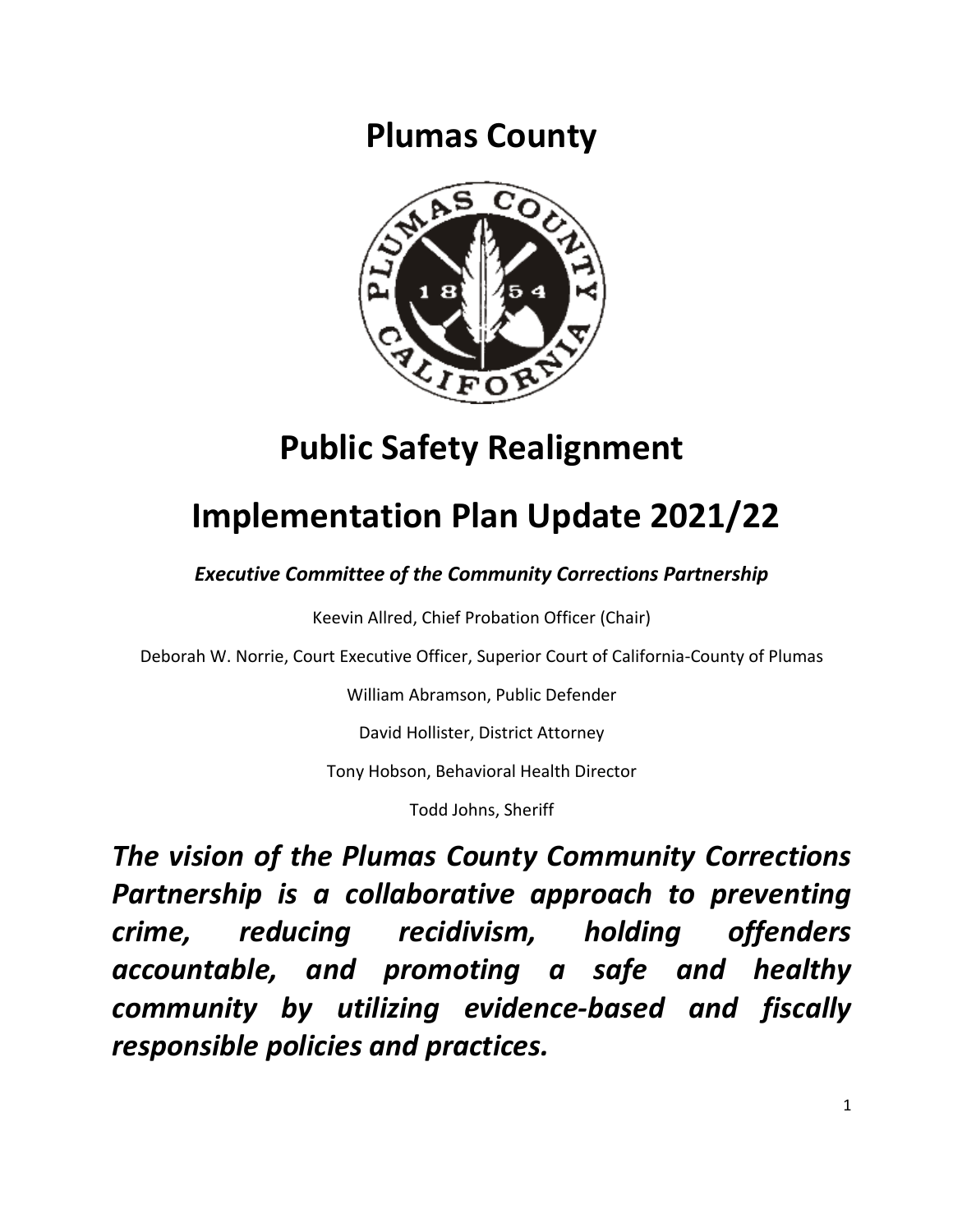### **OVERVIEW OF THE PUBLIC SAFETY REALIGNMENT ACT (AB109)**

To comply with a United States Supreme Court decision to reduce California's prison population, and assist in alleviating the State's financial crisis, the Public Safety Realignment Act (AB109) was signed into law on April 4, 2011. AB 109 redefined felonies and shifted responsibility for both supervising and housing certain convicted felony and parolees from the state to the county. Implementation of the Public Safety Realignment Act began October 1, 2011.

Simultaneously, Section 1230.1 of the California Penal Code designated a local Community Corrections Partnership to oversee a county's Public Safety Realignment Plan. Consistent with local needs and resources, recommendations should maximize the effective investment of criminal justice resources in evidence-based correctional programs and sanctions.

### **Target Population of AB 109**

### All defendants requiring the investment of criminal justice resources.

### **Additional Key Elements of AB 109**

Post-Release Community Supervision (PRCS): Offenders released from state prison on or after October 1, 2011, after serving a sentence for a current non-violent or non-serious offense, and/or as a nonregisterable sex offense, regardless of prior convictions, are subject to PRCS for a period not to exceed three years. Petitions to revoke PRCS are filed with the Plumas County Superior Court by the Probation Department. PRCS revocations are prosecuted by the District Attorney and defended by the public defender in hearings heard by the Superior Court. Any jail time imposed as a result of the revocation is served in the local custody and cannot exceed 180 days.

Custody and Mandatory Supervision: Offenders sentenced for a non-violent, non-serious, or non-high risk sex offense after October 1, 2011, can serve sentences in county jail by means of either a straight commitment or a split sentence (combination of custody time and mandatory supervision time).

State Parole Supervision: California parole agents supervise offenders with current commitments for violent or serious felony offenses, or offenders classified as "high risk sex offenders". Parolees who violate the terms of their parole cannot be returned to state prison custody; rather these offenders serve any sentence for their violation in the county jail. Individuals violating the conditions of their parole can serve up to six months in jail. Effective July 1, 2013, all parole revocations are filed and heard in the Plumas County Superior Court.

Enhanced Local Custody Alternatives: The legislation encourages and supports alternatives to local jail custody with programs including work release, home electronic monitoring and pretrial services.

Community-Based Sanctions: The legislation authorized counties to use a range of intermediate sanctions to hold offenders accountable and mitigate the need for revocation hearings. Intermediate sanctions are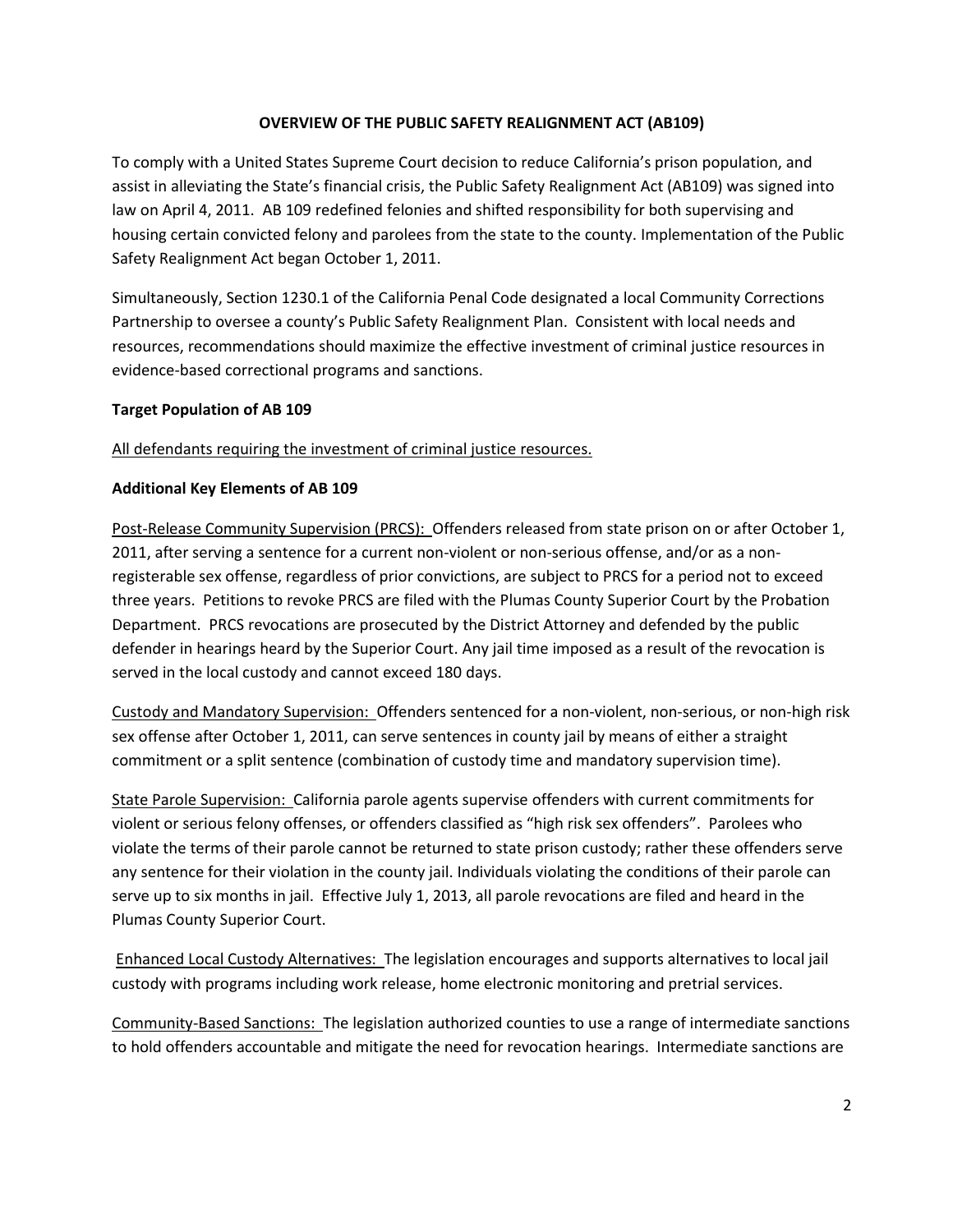typically progressive and may include more frequent incarceration in the county jail for no more than ten days, as well as other options.

Felony Probation: The Probation Department continues to supervise defendants placed on formal probation. In the event a formal probationer is violated, the probationer can have their probation restored or have their probation revoked and be sentenced to county jail or prison. Under Penal Code Section 1170(h), certain eligible, convicted felons sentenced to state prison, to be served in county jail, will not have any period of supervision after they complete their custody time. If sentenced to a "split sentence", a felon will not be subject to supervision subsequent to their period of incarceration.

# **Community Corrections Partnership**

By law, the Community Corrections Partnership is responsible for developing the Plan for implementing AB 109, which is then voted on and approved by the CCP Executive Committee. The CCP Executive Committee recommends the Plan to the Board of Supervisors and is responsible for advising the Board of Supervisors regarding funding, implementation and outcomes of the Plan.

The CCP Executive Committee meets regularly and recognizes the need for county and community partners to work together to effectively provide services for this population. The Executive Committee will continue to meet regularly to address the impact of AB 109 and its historic changes to California criminal law.

The CCP's intent is to provide a plan which, consistent with the local needs and resources of Plumas County, addresses approaches maximizing the effective investment of criminal justice resources in evidence-based correctional sanctions and programs, including, but not limited to, day reporting centers, drug courts, residential multiservice centers, mental health treatment programs, electronic and GPS monitoring programs, victim restitution programs, counseling programs, community service programs, educational programs, and work training programs.

# **Primary Goals:**

- Enhance the safety of Plumas County;
- Reduce recidivism;
- Assist offenders in the journey of becoming clean and sober, stopping drug-related crime, and reuniting broken families; and
- Use evidence-based assessment tools to identify criminogenic needs and address those needs with evidence-based programs and services.

# **FUNDING AND BUDGETS**

The Community Corrections Subaccount was created in 2011 as part of the "Local Revenue Fund 2011" as set forth in Assembly Bill 118. AB 118, as codified in Section 30025 of the Government Code, provides a funding mechanism to offset the increased burden placed on counties by AB 109. Under Section 30025(e) of the Government Code, state funds deposited into the Community Corrections Subaccount are to be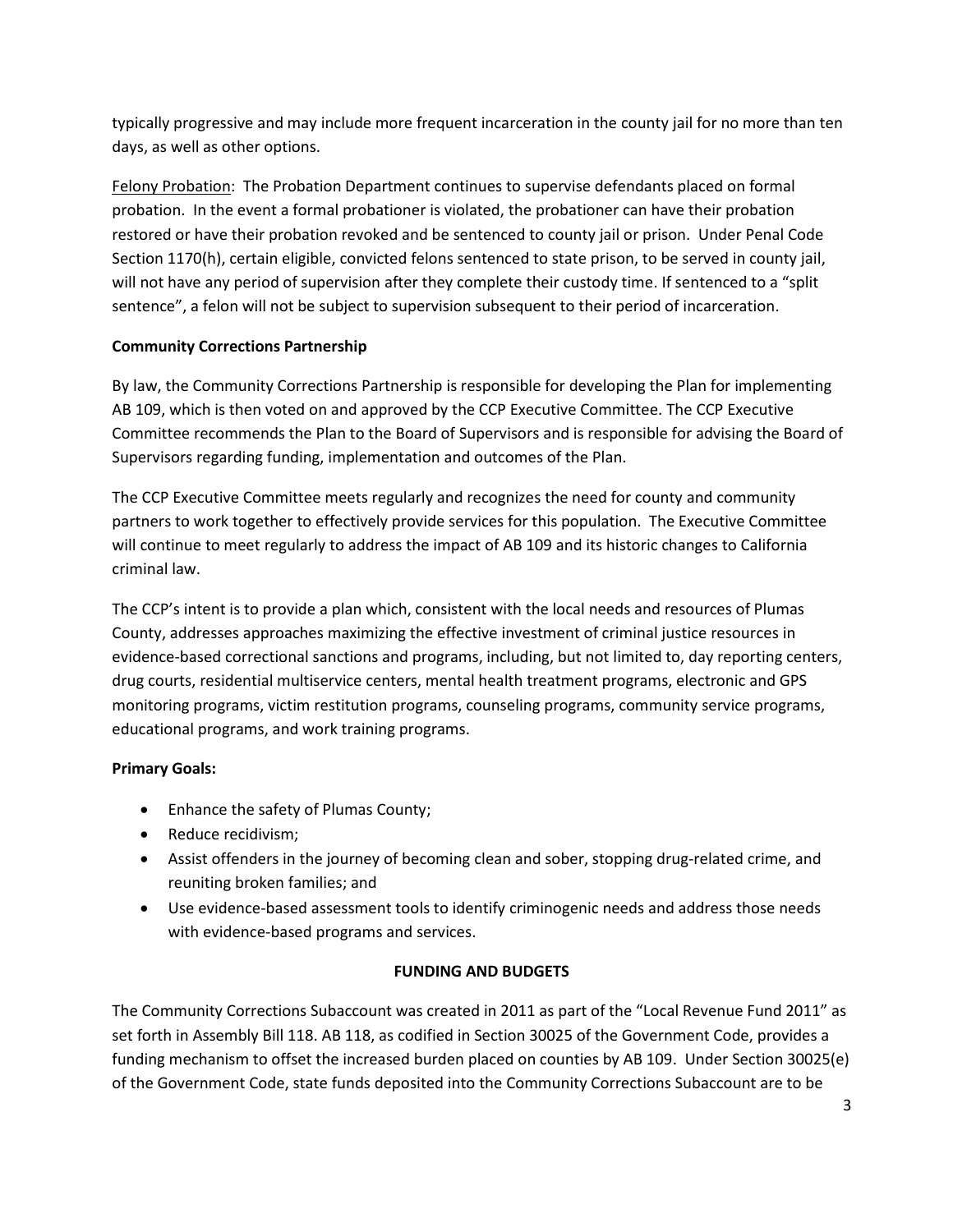used exclusively for "Public Safety Services" as defined in subdivision (i). Subdivision (i) includes, among other activities, employing and training public safety officials, including law enforcement personnel; managing local jails; and providing housing, treatment, and services for, and supervision of, juvenile and adult offenders.

See Attachment 1, for the total budget for FY 2020-2021.

#### **OVERVIEW OF PROGRAMS AND IMPLEMENTATION STRATEGIES**

**The Superior Court:** The Court actively participates with County agencies by referring felony and misdemeanant offenders to the appropriate service both prior to and after case adjudication. The first and third Mondays of each month, the Court presides over collaborative court sessions – Community Justice Court, Prop 47 Treatment Court and AB1810 Court. The Court meets with counsel and all treatment providers prior to the calendar calls to discuss the offender's progress and what additional or different services could be offered offenders. The goal of the Court is to order services that will assist offenders from engaging in further criminal conduct. During the regular weekly misdemeanor and felony calendars the Court makes orders referring defendants to appropriate services both pre-adjudication and, after sentencing, through terms and conditions of either formal or informal probation.

The Court was an active participant in the development of the policies and procedures of the Pretrial Release Program and currently has an active role in reviewing pretrial release reports and making orders for release or detention (with appropriate services) based on those reports.

The Court is always willing to review additional resources, programs or collaborative courts that would reduce recidivism.

**Sheriff's Office:** The jail population has been affected since the implementation of AB 109. The jail now houses state parole violators, PRCS violators, and prison commitments pursuant to Section 1170(h) of the Penal Code. These are all populations not experienced by the Sheriff's Office prior to AB 109. The jail houses an average of 11 AB 109 or realigned offenders per month. This increases the costs associated with housing, processing, feeding, inmate health care and out-of-custody supervision. The facility has a maximum capacity of 67 inmates and is outdated. The facility is staffed 24 hours a day, 365 days per year in compliance with State minimum standards for the operation of local detention facilities. Jail staff consists of 1 Jail Commander, 5 Sergeants, and 19 Correctional Officers. Of these staff, 2 full time Correctional Officer positions are funded through AB 109. The average cost to house an inmate is \$179.31.

Alternative Custody Sentencing: Inmates who pose a low risk to public safety earn the ability to be placed on electronic monitoring, house arrest, work and educational programs or weekend commitments. This is determined by the crime they are convicted of, their criminal history, need for alternative custody and the length of time of their commitment. Low risk offenders can be allowed to spend their entire commitment on a program. This is based on several factors. Inmates that are incarcerated to longer sentences can be released on a program. These inmates typically must serve at least half of their time in custody, have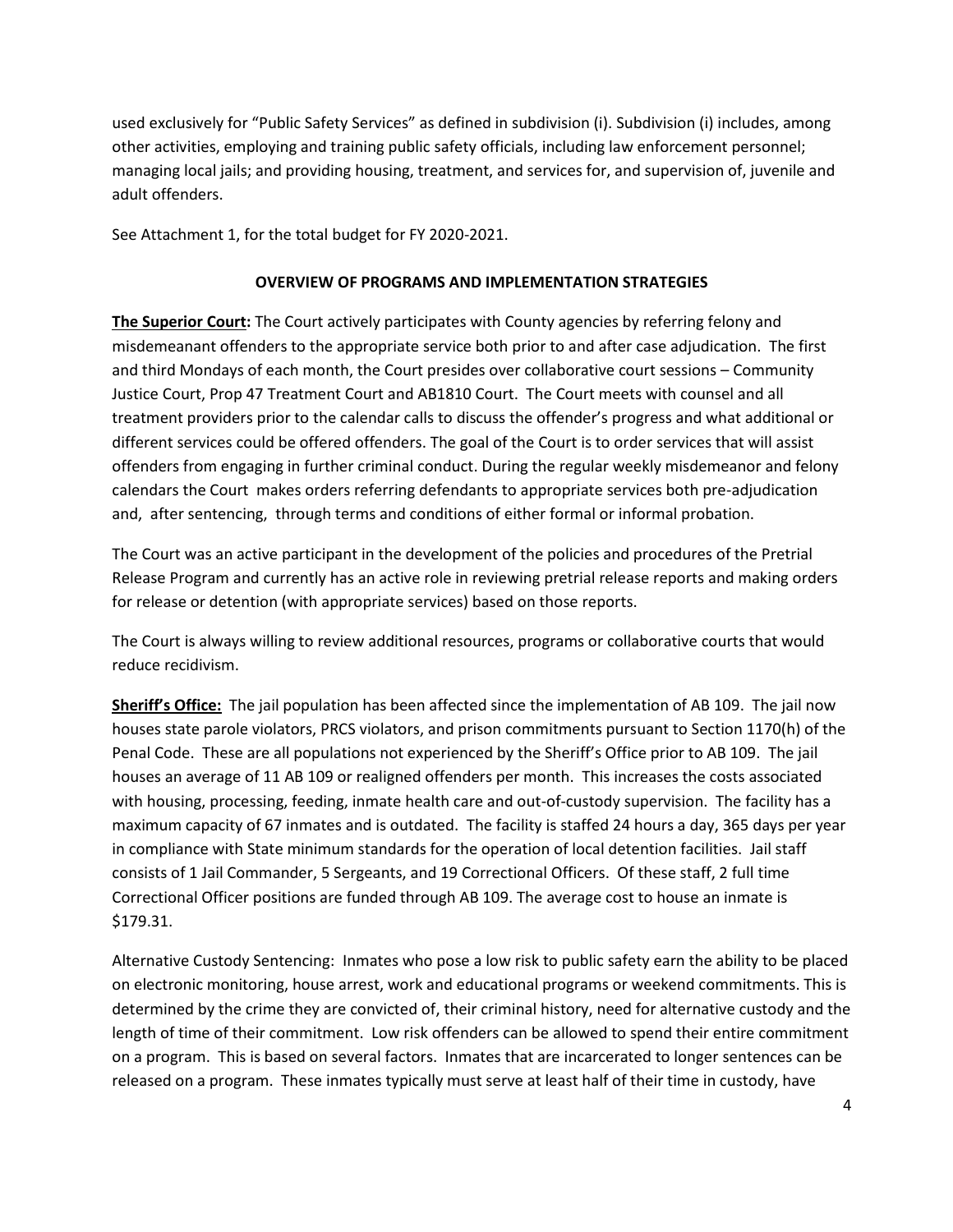completed some target programming, have established a stable living environment and typically have employment and or educational programs in place. The correctional staff spend time with the inmates and assist them with job applications, interview skills, obtaining basic employment needs such ad a social security card, driver's license and birth certificates. More recently, correctional staff have assisted inmates in enrollment at FRC, assisted with financial aid packets and scheduling classes to help in their educational needs. Inmates that qualify for educational furlough have ridden public transport to F.R.C. from the jail and lived off-site and attended school.

In order to help prepare for transition from the correctional facility to the general public, some inmates are selected to participate in work off the facility grounds when available. This allows the inmate to gain work experience and better their chances for future employment upon release. In house, we allow qualified inmates to participate in the culinary program. Not only does this program provide basic healthy cooking skills, it gives the inmates opportunity to obtain a "Safe Serve" certificate to assist them in finding work in the restaurant industry upon release. Inmates can also be selected to the courthouse cleaning crew which helps to provide them with basic sanitation skills which can lead to employment in janitorial services. These are an important component of making inmates self-sufficient prior to release from the facility and reducing recidivism. The 2 Correctional Officer positions are assigned to overseeing the monitoring the inmate in these programs, however several officers assist in order to make all programs function properly.

AB 109 funds are utilized to fund two full time Deputy Sheriff positions. These positions assist Corrections with the Electronic Monitoring Program by; completing the preliminary search of a residence and confirming the actual address where the inmates lists as their residence. Additionally, Deputies conduct random and requested contacts on participants in the program. Deputies are also used to confirm participants are at work when participating in the work release program and relay any discrepancies when noted. When violations occur, Deputies assist corrections in returning participants and their monitoring equipment to the facility. They continually assist in monitoring inmates enrolled in Alternative Custody Programs and accompany the Deputy Probation Officers in the field and perform patrol work. These positions also assist the District Attorney's Alternative Sentencing / Prop 47 Program with checks on their clients when requested to do so.

Over the year Medicated Assisted Treatment (MAT) has been implemented in the jail for inmates who use or have a history of opioid use or abuse. This program was initiated in the medical field throughout the nation and pushed into the criminal justice system and corrections in an effort to reduce opioid overdose deaths. The participants in this program range from one inmate to ten inmates at any given time being treated inside the facility. This has caused increases in prescribed medications, counseling and medical treatment; which has had a fiscal impact.

Through partnerships with other county departments, schools, and community organizations, inmates also have access to services from the Behavioral Health Department, to include tele-psych, Celebrate Recovery substance abuse counseling, individual and group counselling; a college correspondence course, and when possible attending FRC, Bible Study, Mise En Place culinary arts program in which the inmates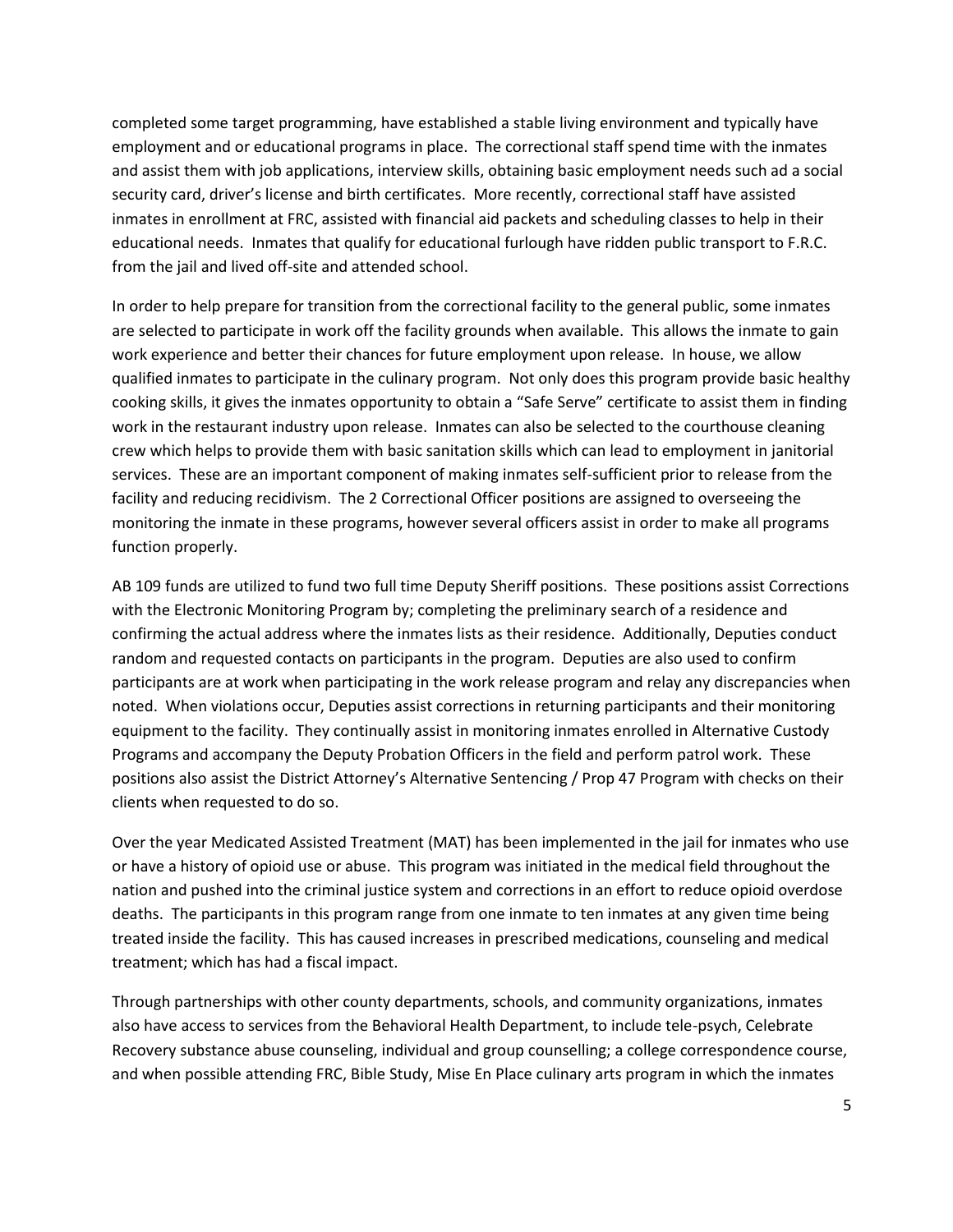earn a safe serve certificate, and Moral Reconation Therapy (MRT) for a parenting course and interactive journaling: "How to escape your prison". We work with the Alternative Sentencing Program and assist with the Pre-Trial Release program. We have had the opportunity to assist the Parks and Recreation Department with building playground equipment. This experience led to two inmates getting job upon release, one with the Park and Recreation Department and the other with a local contractor. Our Culinary class has provided meals to sale for FRC's horse auction, served at a Rotary function and assisted in prepping food for other community events. All these experiences has led to better community understanding of our programs and given the inmates an opportunity to re-establish into their communities.

The future goals of the Sheriff's Office are to expand on contact with AB-109 clients by patrol. The intent is to take a mentoring approach by patrol staff. Many times, the only contact an AB-109 client has with patrol is when they have violated their terms or are suspected of a crime. By patrol engaging in a routine check on clients, the goal is to better address any issues before they become a criminal violation. Engaging with patrol in a positive light will institute a feeling of support and assistance and can provided indicators of what services may be lacking when a client is struggling to succeed. These contacts may be by a solo officer or in conjunction with Probation.

In corrections, we intend to continue to look for additional educational and job training services. Staff has continually reached out to local businesses who may be able to employ likely candidates. We have and will to continue to expand any job training programs within the county to increase the likelihood of inmates having employment and bettering the success rate upon release. The overall goal with in the correctional facility is to have all aspects of re-entry services established and functioning at a high level prior to opening the new facility where all services will be provided at the Daily Reporting Center by the different departments in our county.

**Probation Department:** The Probation Department is implementing evidence-based practices, included but not limited to, a behavior response matrix, data collection, Cognitive Behavioral Therapy (CBT) Journaling, Cognitive Restructuring Group (CRG) and completion of needs assessments and case plans. Recent years have witnessed implementation of evidence-based practices in the Probation Department by hiring two full time Deputy Probation Officers, hiring a Management Analyst, increasing trainings, increasing field presence, staff reassignments, and implementing interactive journaling. Continued progress toward becoming a research driven organization is anticipated. Staff remain dedicated to strategies which promote positive behavior change in offenders, reduce recidivism and ultimately enhance community safety.

The Probation Department investigates, assesses, and supervises offenders; and is an essential, neutral arm of the Court. Probation utilizes the Static Risk Assessment (SRA) to assess those defendants prior to sentencing, who are not recommended for a prison commitment. Staff assess offenders who are released in the community under PRCS and the CDCR pre-release packet is reviewed. Based on risk scores, offenders are assigned to the appropriate caseload. The cost per day for a client under Probation supervision is approximately \$17.00.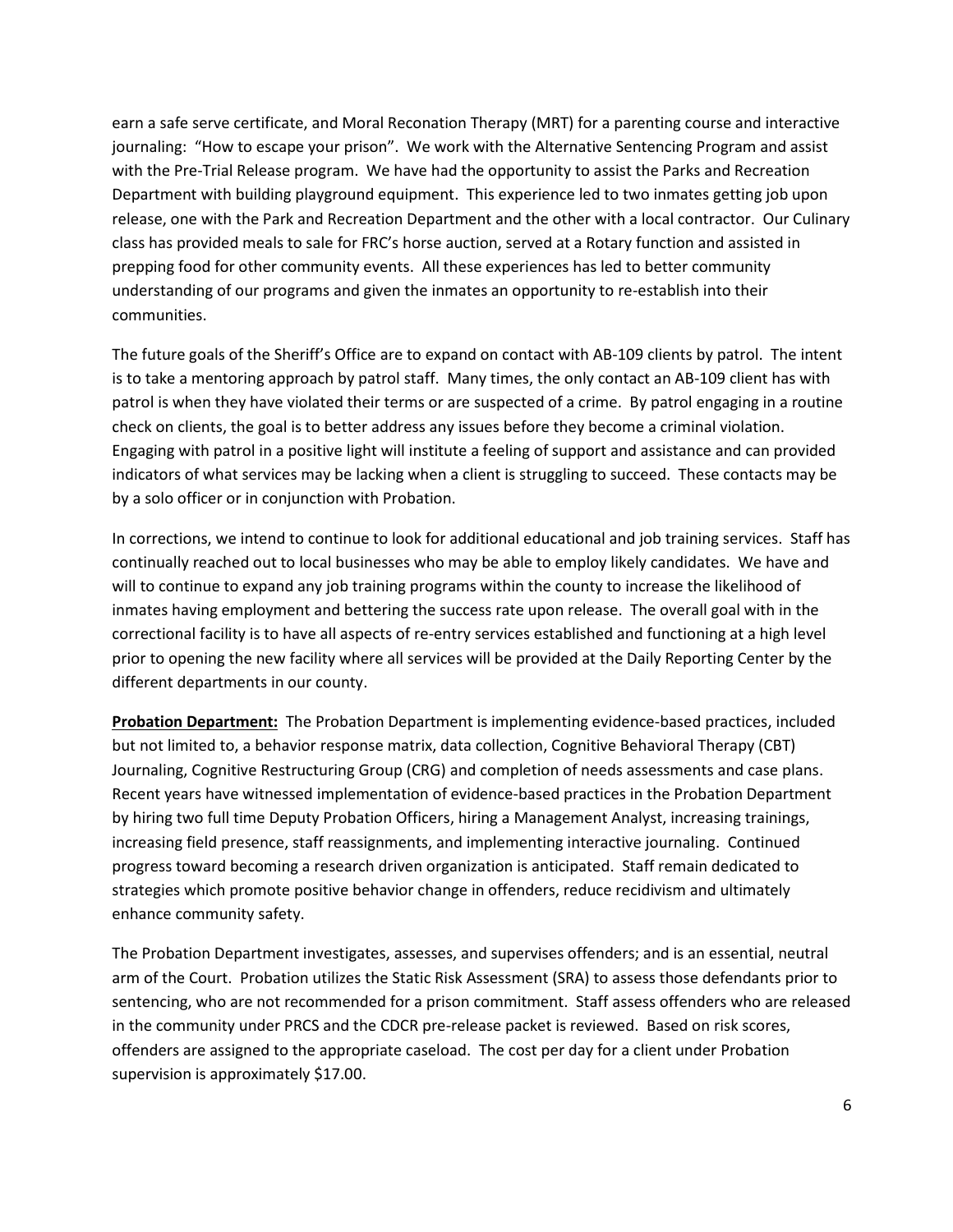Those released under PRCS are placed on an AB 109/High Risk caseload for Intensive Supervision. These caseloads can vary and are assigned to 2 full time Deputy Probation Officers. The first AB109 Deputy Probation Officer will average a FY21-22 caseload of 20:1-50:1 depending on the number of clients receiving intensive supervision services. The second AB109 Deputy Probation Officer will average a caseload of 40:1-50:1 with caseloads likely to include Moderate Risk, DUI, Sex Offender, and Community Justice Court caseloads. Support, fiscal, data, and supervisory staff provide support to the Probation Officers. The American Probation and Parole Association (APPA) Standards to allow Deputy Probation Officers to effectively supervise and service moderate to high-risk clients on their caseloads is recommended not to exceed 50, and not to exceed 20 for Intensive Supervision. This Department combines these caseloads and includes Community Justice Court and Re-Entry clients. Clients assigned to these caseloads are assessed using the Offender Needs Assessment (ONA), an evidence-based assessment tool, and provided programming and services targeting their top criminogenic needs. A case plan will be developed and updated as necessary with the client, focused on their top criminogenic needs in order to assist the offender to be successful in the community, thus minimizing the risk to reoffend.

Comprehensive supervision and case management includes risk and needs assessments, collaborative case planning, exposure to a variety of treatment options, use of motivational interviewing, drug testing, field contacts, electronic monitoring, swift and certain responses to violations using graduated sanctions and incentives to promote positive behavior change, and other efforts to support the successful integration of offenders in the community.

Intensive Supervision: A critical component to enhancing public safety and reducing recidivism begins with holding clients accountable through field visits, searches, case planning, victim contacts, and collateral contacts. The Probation Department provides evidence-based assessments, graduated sanctions, interventions, drug testing, electronic monitoring, apprehension of offenders who violate the conditions of their supervision, positive incentives, and reporting to the Court.

Multi-Disciplinary Re-Entry: This program assists incarcerated clients in making a successful transition to the community by streamlining the release process, improving collaboration between essential service providers, linking inmates to effective in-custody and post-release evidence-based programming, and providing general support for the realignment population. Program goals include, but are not limited to, assisting clients with: Obtaining stable housing, obtaining stable employment, education services, and accessing appropriate mental health services. Currently, the Probation Department assists with transportation out of custody to the County for PRCS clients, facilitates options for stable housing, and conducts Pre-Release Video Conferencing (PRVC). This program is expanding to locally incarcerated individuals.

Electronic Monitoring and GPS: This program provides a viable alternative to jail incarceration, post incarceration, and to allow offenders to maintain employment and/or schooling, obtain services, and care for their family under increased supervision. This program assists with reintegration, accountability, and monitoring.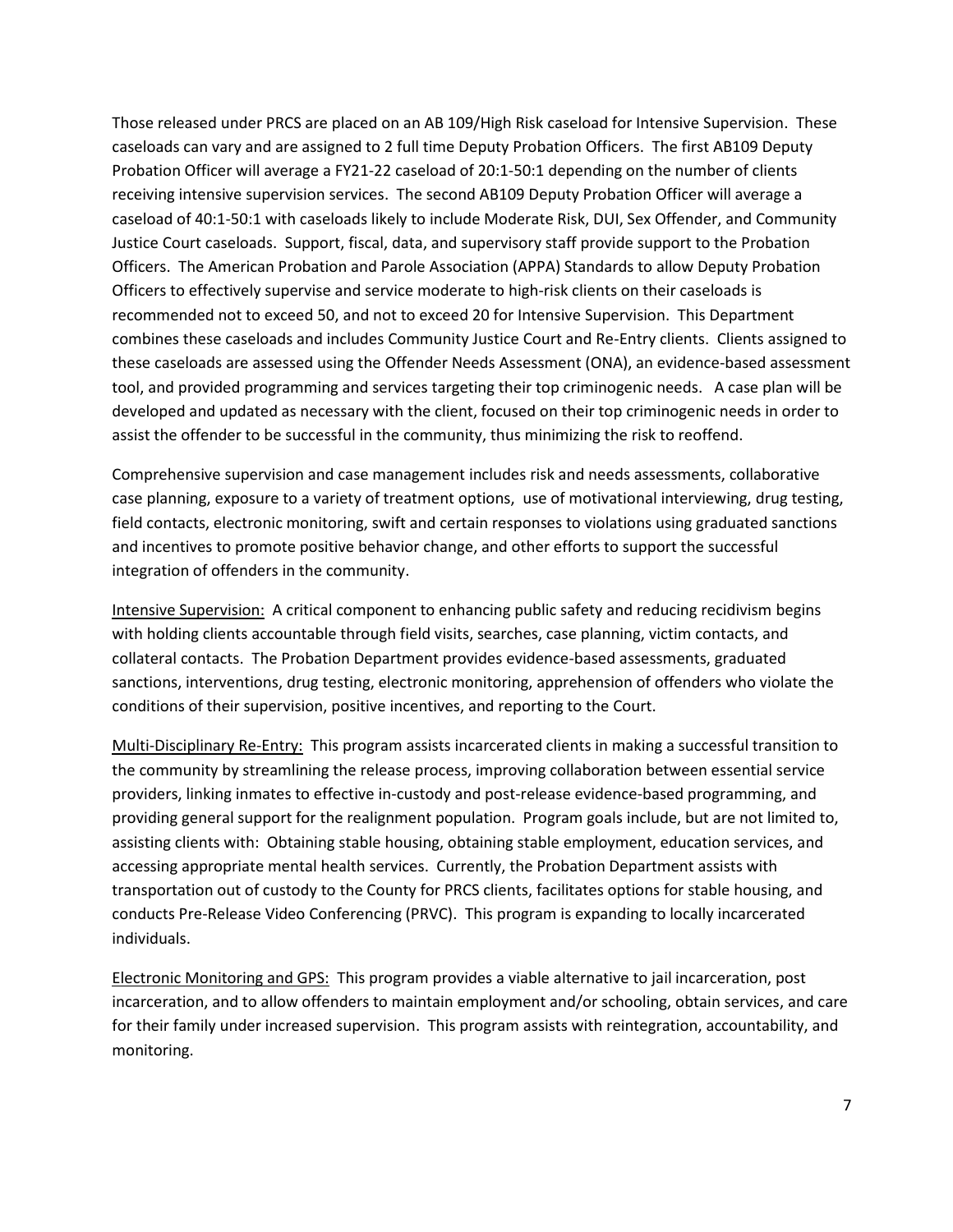Drug Testing: Drug testing often supplements offender drug treatment, relapse prevention, and it is very often a condition of supervision. The Plumas County Probation Department has drug testing locations in Quincy, Chester, and Portola. This program also includes 24/7 alcohol monitoring.

Interactive Journaling: The Probation Department facilitates the Courage to Change journaling series to adult clients. This program assists clients in making positive and lasting life changes. It is an evidencebased approach to helping clients move through the stages of change.

52-Week Batterer's Intervention Program: This program, offered through a community provider, assists both males and female clients, supervised by the Probation Department, in their desire to stop the abusive behaviors they have chosen in the past. The primary purpose of this program is to protect those in the community who have been a victim of domestic violence. This purpose is pursued by offering skills of accountability, healthy life choices, and non-violent relationships that respect both themselves and those who they are in a relationship with. These skills are to be used as options when coping with difficult relationship issues. Each participant's program follows a treatment plan which includes standardized elements and can have case-by-case collateral requirements designed to help increase their benefit from the program and reduce their likelihood of recidivism. This program meets all current California Penal Code 1203.097 standards regarding such programs.

Cognitive Behavior Restructuring Group: This 16 week program, offered through a community provider, assists clients to look at, and learn about interplay between their thoughts, their actions, and the consequences. This purpose is pursued by offering skills of accountability, healthy life choices, and relationships that respect both themselves and those with whom they are in a relationship with. The skills are to be used as options when coping with difficult situations and relationship issues. Clients learn how to recognize distorted or unrealistic thinking when it occurs and change their problematic thinking and behaviors.

Sex Offender Treatment: Clients convicted of certain sex related offenses are provided with an approved Sex Offender Management Program. The program includes individual counseling, family and group treatment to help addicts deal with issues underlying their addiction, shame, guilt, and pain.

Intensive Outpatient Treatment: This program is currently offered at the Probation Department by the Behavioral Health Department through trained facilitators. It is an indispensable element of effective substance abuse and mental health treatment.

The Behavioral Health Department additionally provides clients other resources and referrals such as therapy and housing.

Further Collaborations: The Probation Department maintains relationships with various community organizations to provide opportunities that promote client success including: Celebrate Recovery, Work/job programs and services, housing and transitional assistance, and adult education and literacy.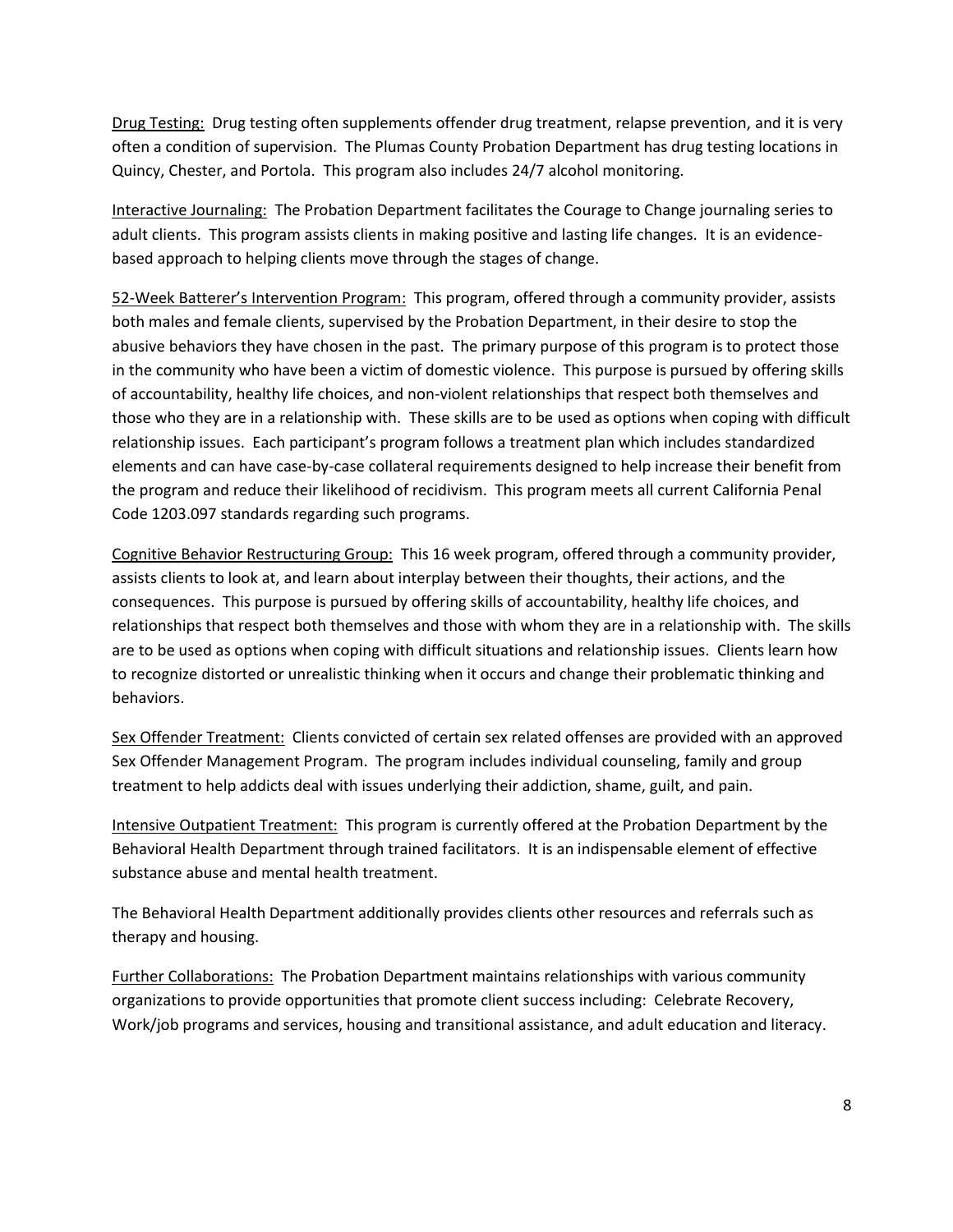**District Attorney's Office:** The Alternative Sentencing Program Office is located within the District Attorney's Office and works with the Courts throughout Plumas County, ancillary service providers, nonprofits as well as law enforcement to ensure a quality, evidence-based pretrial release, re-entry and reintegration program is being offered in Plumas County.

The Plumas County Alternative Sentencing Program (ASP) Office exists to assist offenders in the journey of becoming clean and sober, stop drug-related crime, reduce impaired driving and reunite broken families.

By utilizing the ASP, clients are ensured safe, monitored, evidence-based assessments, referrals and services. By giving qualified defendants the opportunity to retain employment and housing as well as spend limited time in custody, ASP provides high cost savings to tax payers. ASP is proud to provide evidence-based and effective services that benefit the clients and the community at large.

When an individual is sentenced or referred by the Court to any track in the Community Justice Court (Prop 47, AB1810, Drug Court), ASP staff will interview the offender and refer them to the appropriate treatment, education or counseling program by conducting an interview and utilizing the RANT triage tool and ORAS assessment tools. By utilizing the Alternative Sentencing program, clients are ensured safe, monitored, evidence-based assessments, referrals and services. Additionally, clients have complete and certified documentation of program enrollment and completion, which is sent directly to the Court and Probation. By helping qualified and court-referred defendants the opportunity to retain employment and housing as well as limited time spent in custody, the ASP provides high cost savings to tax payers. Alternative Sentencing is proud to provide evidence-based and effective services that benefit clients and the community at large.

The ASP gives the Courts, prosecutors, and defense bar additional information at arraignment to streamline the adjudication process and assist the offender in returning to work, early identification and referral to necessary counseling and treatment services. The ASP is available on all arrests that take place in Plumas County with the goal to assist the Courts, prosecutors and defense bar in the identification of safe, effective programs, and treatment that will address the offenders' criminogenic needs and at the same time help advance public safety.

Other services of the ASP may include:

- Assisting in collecting, compiling, verifying and evaluating information regarding defendant's criminal history.
- Evaluate defendant's eligibility for alternative sentencing programs and services.
- Determine when a specialized program referral is appropriate and/or necessary.
- Assist in coordinating intensive case management services for assigned defendants.
- Assist with and coordinate placement of defendants into transitional housing, substance abuse, mental health and related treatment programs.
- Serve as a resource regarding the effectiveness of specific reentry programs.
- Work with the local Corrections facility in the implementation and oversight of evidence-based programs in the jail as well as transition planning upon release.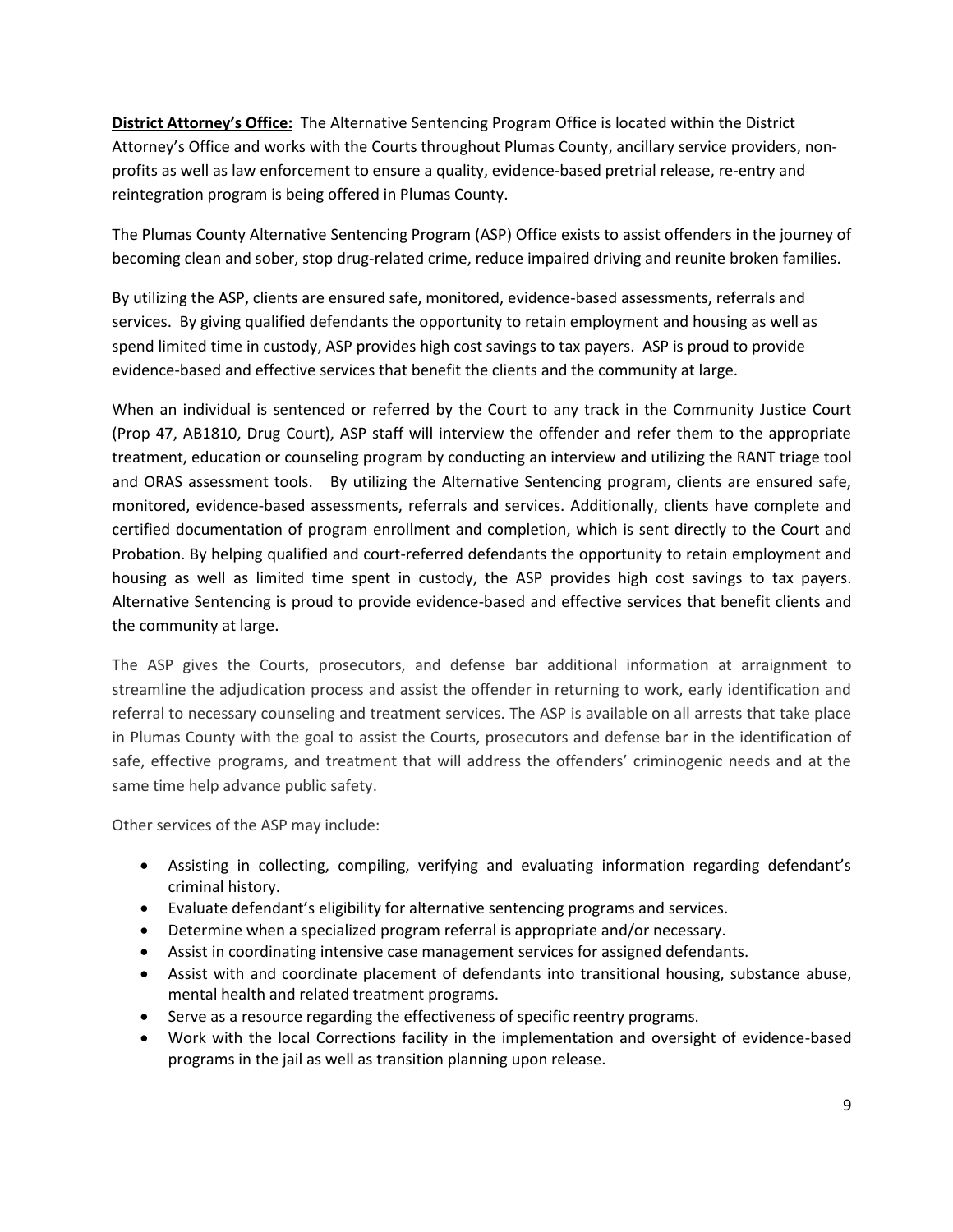• Oversee and manage all evidence based services offered to offenders through the Day Reporting Center as well as through other service providers.

The ASP in the past was responsible for the creation; implementation and oversight of the Day Reporting Center, where all released participants reported and received services. That service concluded in 2016 when other county departments opted not to work with Criminal Justice system. The closing of the Day Reporting Center has dramatically impacted the recidivism rate within Plumas County and caused the level of services available to those criminally involved offenders to be reduced radically doing more harm than good for Plumas County.

Pretrial Release Program: When an individual is arrested, members of ASP interview the subject at the Plumas County Correctional Facility for participation in the Pretrial Release Program. Alternative Sentencing submits recommendations for release or detention prior to the offenders first court appearance, based on an interview with the offender, contact with any alleged victim regarding any concerns about future contact with the offender, a validated risk assessment, and the verification of the information provided at the time of booking and interview. The program works to utilize the least restrictive and most reasonable conditions necessary to ensure the offender's appearance in court without jeopardizing public safety.

The goal of the Pretrial release program is to implement an early intervention pretrial release program in Plumas County that will include pre-arraignment interviews and O.R. release reports and recommendations to the Court in an effort to ensure those released from custody appear for hearings as well as minimize the amount of bed space used by low risk defendants due to the increased length of stay and number of high risk offenders spending longer lengths of time in the Plumas County Correctional Facility as a result of the implementation of AB 109. The table below highlights the cost savings recognized by the implementation of the ASP Pretrial Release program.

| <b>Pretrial Release</b><br>2019<br><b>Referrals</b> |     | $\frac{9}{6}$ | Savings: Jail | Savings:<br>Court | <b>Savings: District</b><br><b>Attorney</b> |
|-----------------------------------------------------|-----|---------------|---------------|-------------------|---------------------------------------------|
| <b>Total Pretrial Release Referrals</b>             | 784 |               |               |                   |                                             |
| Eligible for PTR                                    | 201 | 25.60%        |               |                   |                                             |
| Supervised Probation                                | 206 | 26%           | \$0.00        |                   |                                             |
| Of those Eligible for Pretrial Release:             |     |               |               |                   |                                             |
| Released within 24 hours                            | 80  | 39.80%        | \$18,240.00   | \$9,720.00        | \$9,720.00                                  |
| Pretrial Release at Arraignment<br>within 1 day     | 72  | 35.80%        | \$8,550.00    | \$8,748.00        | \$8,748.00                                  |
| Violation of Pretrial Release                       | 16  | 10.50%        | (\$1,824.00)  |                   |                                             |
| <b>Warrants Pretrial</b>                            | 1   | 1.00%         |               |                   |                                             |
| Approx. yearly savings                              |     |               | \$163,000.00  |                   |                                             |
| <b>TOTAL</b>                                        |     |               | \$187,966.00  | \$18,468.00       | \$18,468.00                                 |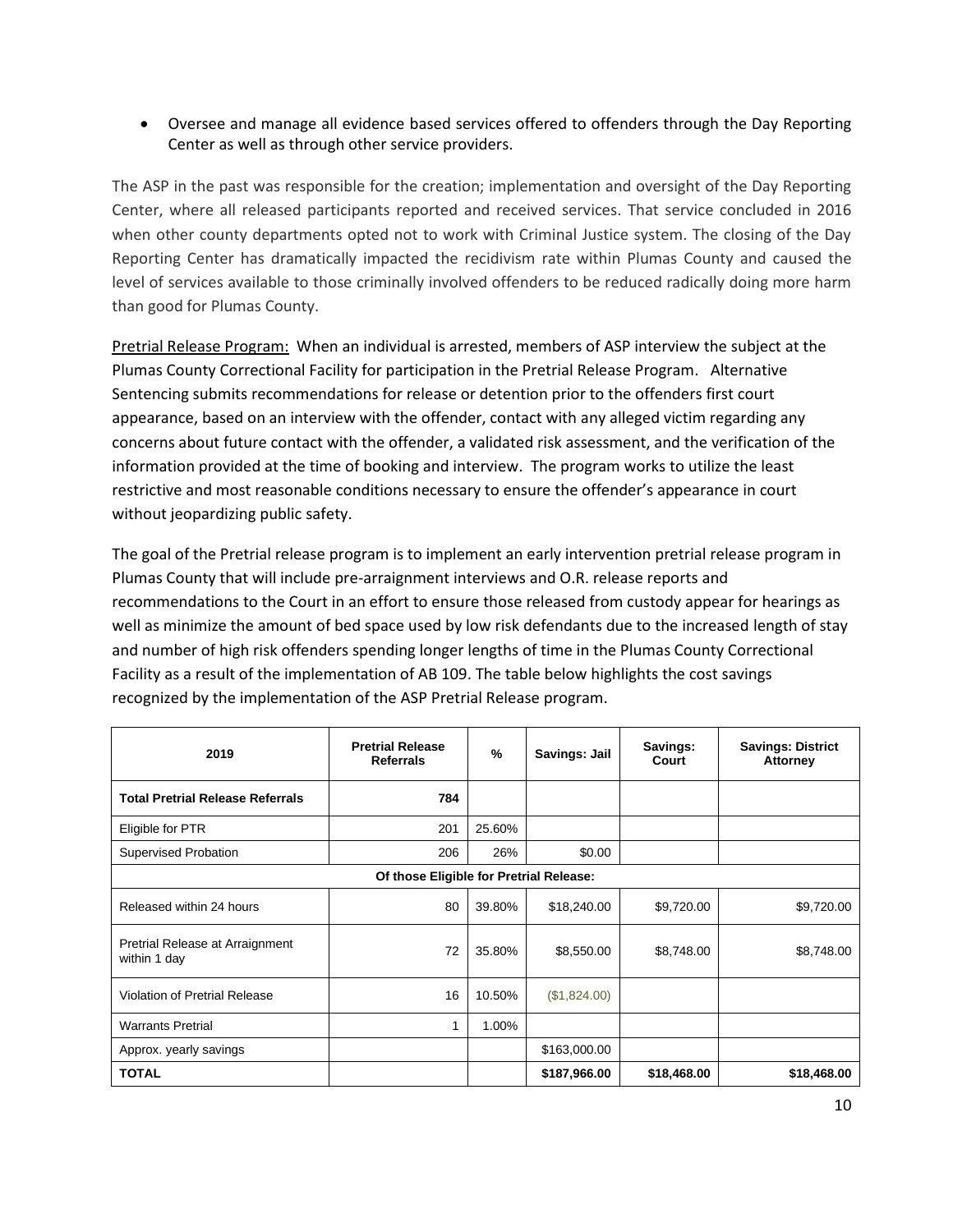|         | Cost to County for the Alternative Sentencing Program (ASP) |              |
|---------|-------------------------------------------------------------|--------------|
|         |                                                             | (130,000.00) |
|         | <b>County Annual Savings</b>                                |              |
|         |                                                             | 94,902.00    |
|         | Grant Awards procured by the ASP in 2019                    |              |
| Prop 47 |                                                             | 1,000,000.00 |

| PIUD 47 |  | 1,000,000.                                                                |
|---------|--|---------------------------------------------------------------------------|
|         |  | Total competitive grant monies brought into the County due to ASP in 2019 |
|         |  | 1.189.804.00                                                              |

| 2018                                            | <b>Pretrial Release</b><br><b>Referrals</b>                 | $\%$                         | Savings: Jail | Savings:<br>Court | <b>Savings: District</b><br><b>Attorney</b> |
|-------------------------------------------------|-------------------------------------------------------------|------------------------------|---------------|-------------------|---------------------------------------------|
| <b>Total Pretrial Release Referrals</b>         | 688                                                         |                              |               |                   |                                             |
| Eligible for PTR                                | 183                                                         | 26.50%                       |               |                   |                                             |
| Supervised Probation                            | 121                                                         | 17.60%                       | \$0.00        |                   |                                             |
|                                                 | Of those Eligible for Pretrial Release:                     |                              |               |                   |                                             |
| Released within 24 hours                        | 59                                                          | 32.20%                       | \$13,452.00   | \$7,168.50        | \$7,168.50                                  |
| Pretrial Release at Arraignment<br>within 1 day | 52                                                          | 28.40%                       | \$5,928.00    | \$6,318.00        | \$6,318.00                                  |
| Violation of Pretrial Release                   | 6                                                           | 3.27%                        | (\$3,420.00)  |                   |                                             |
| <b>Warrants Pretrial</b>                        | 9                                                           | 5%                           |               |                   |                                             |
| Approx. yearly savings                          |                                                             |                              | \$163,000.00  |                   |                                             |
| <b>TOTAL</b>                                    |                                                             |                              | \$178,960.00  | \$13,486.50       | \$13,486.50                                 |
|                                                 | Cost to County for the Alternative Sentencing Program (ASP) |                              |               |                   |                                             |
| \$<br>(126, 643.00)                             |                                                             |                              |               |                   |                                             |
|                                                 |                                                             | <b>County Annual Savings</b> |               |                   |                                             |
| \$                                              | 79,290.00                                                   |                              |               |                   |                                             |

| 2017                                            | <b>Pretrial Release</b><br><b>Referrals</b> | $\%$   | Savings: Jail | Savings:<br>Court | <b>Savings: District</b><br><b>Attorney</b> |
|-------------------------------------------------|---------------------------------------------|--------|---------------|-------------------|---------------------------------------------|
| <b>Total Pretrial Release Referrals</b>         | 621                                         |        |               |                   |                                             |
| Eligible for ASP                                | 211                                         | 33.90% |               |                   |                                             |
| <b>Supervised Probation</b>                     | 63                                          | 10.14% | \$0.00        |                   |                                             |
| Of those Eligible for Pretrial Release:         |                                             |        |               |                   |                                             |
| Released within 24 hours                        | 87                                          | 41.20% | \$19,836.00   | \$10,570.50       | \$10,570.50                                 |
| Pretrial Release at Arraignment<br>within 1 day | 77                                          | 36.90% | \$8,778.00    | \$9,355.50        | \$9,355.50                                  |
| Violation of Pretrial Release                   | 3                                           | 1.40%  | (\$1,710.00)  |                   |                                             |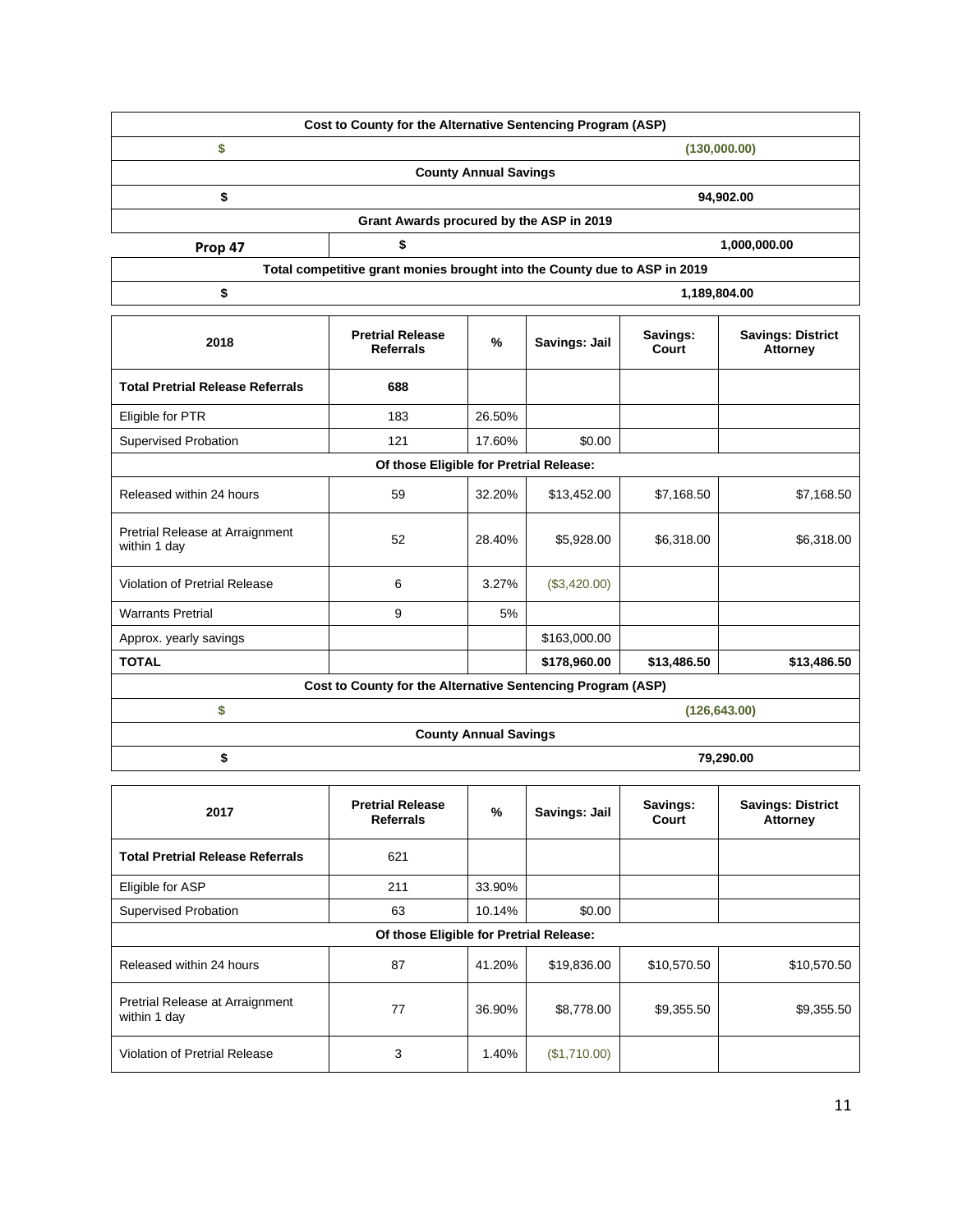| <b>Warrants Pretrial</b>                        | 4                                                                         | 1.90%                        |               |                   |                                             |
|-------------------------------------------------|---------------------------------------------------------------------------|------------------------------|---------------|-------------------|---------------------------------------------|
| Approx. yearly savings                          |                                                                           |                              | \$163,000.00  |                   |                                             |
| <b>TOTAL</b>                                    |                                                                           |                              | \$189,904.00  | \$19,926.00       | \$19,926.00                                 |
|                                                 | Cost to County for the Alternative Sentencing Program (ASP)               |                              |               |                   |                                             |
| \$                                              |                                                                           |                              |               | (126, 643.00)     |                                             |
|                                                 |                                                                           | <b>County Annual Savings</b> |               |                   |                                             |
| \$                                              |                                                                           |                              |               |                   | 102,543.00                                  |
|                                                 | Grant Awards procured by the ASP in 2017                                  |                              |               |                   |                                             |
| <b>Jail Grant and Prop 47</b>                   | \$                                                                        |                              |               |                   | 26,000,000.00                               |
|                                                 | Total competitive grant monies brought into the County due to ASP in 2017 |                              |               |                   |                                             |
| \$                                              |                                                                           |                              |               | 26,102,543.00     |                                             |
|                                                 |                                                                           |                              |               |                   |                                             |
| 2016 (Sept - Dec)                               | <b>Pretrial Release</b><br><b>Referrals</b>                               | %                            | Savings: Jail | Savings:<br>Court | <b>Savings: District</b><br><b>Attorney</b> |
| <b>Total Pretrial Release Referrals</b>         | 89                                                                        |                              |               |                   |                                             |
| Eligible for ASP                                | 62                                                                        | 69.70%                       |               |                   |                                             |
| Supervised Probation                            | 16                                                                        | 18%                          | \$0.00        |                   |                                             |
|                                                 | Of those Eligible for Pretrial Release:                                   |                              |               |                   |                                             |
| Released within 24 hours                        | 5                                                                         | 8%                           | \$1,140.00    | \$607.50          | \$607.50                                    |
| Pretrial Release at Arraignment<br>within 1 day | 4                                                                         | 6.50%                        | \$456.00      | \$486.00          | \$486.00                                    |
| Violation of Pretrial Release                   | $\mathbf 0$                                                               |                              |               |                   |                                             |
| <b>Warrants Pretrial</b>                        | 2                                                                         | 3.20%                        |               |                   |                                             |
| Approx. yearly savings                          |                                                                           |                              | \$54,943.82   |                   |                                             |
| <b>TOTAL</b>                                    |                                                                           |                              | \$56,539.82   | \$1,093.50        | \$1,093.50                                  |
|                                                 | Cost to County for the Alternative Sentencing Program (ASP)               |                              |               |                   |                                             |
| \$                                              |                                                                           |                              |               |                   | (42, 214.00)                                |
| <b>County Annual Savings</b>                    |                                                                           |                              |               |                   |                                             |
| \$<br>16,512.82                                 |                                                                           |                              |               |                   |                                             |

Community Justice Court (CJC): Alternative Sentencing oversees this collaborative Court program and also assists with the operation of Plumas County's AB 1810 Mental Health Diversion Court. This program affords participants the opportunity to eliminate future criminal behavior and improve the quality of their lives. To be successful in recovery and addressing addiction, mental health, and other issues, the participants must have access to a community-based, coordinated system of comprehensive services overseen by the Superior Court and supported and approved by criminal justice partners.

Proposition 47 Diversion: The goal of the Plumas County District Attorneys Prop 47 Diversion Program is for participants to learn to live their lives without alcohol and/or drugs and for them to address all the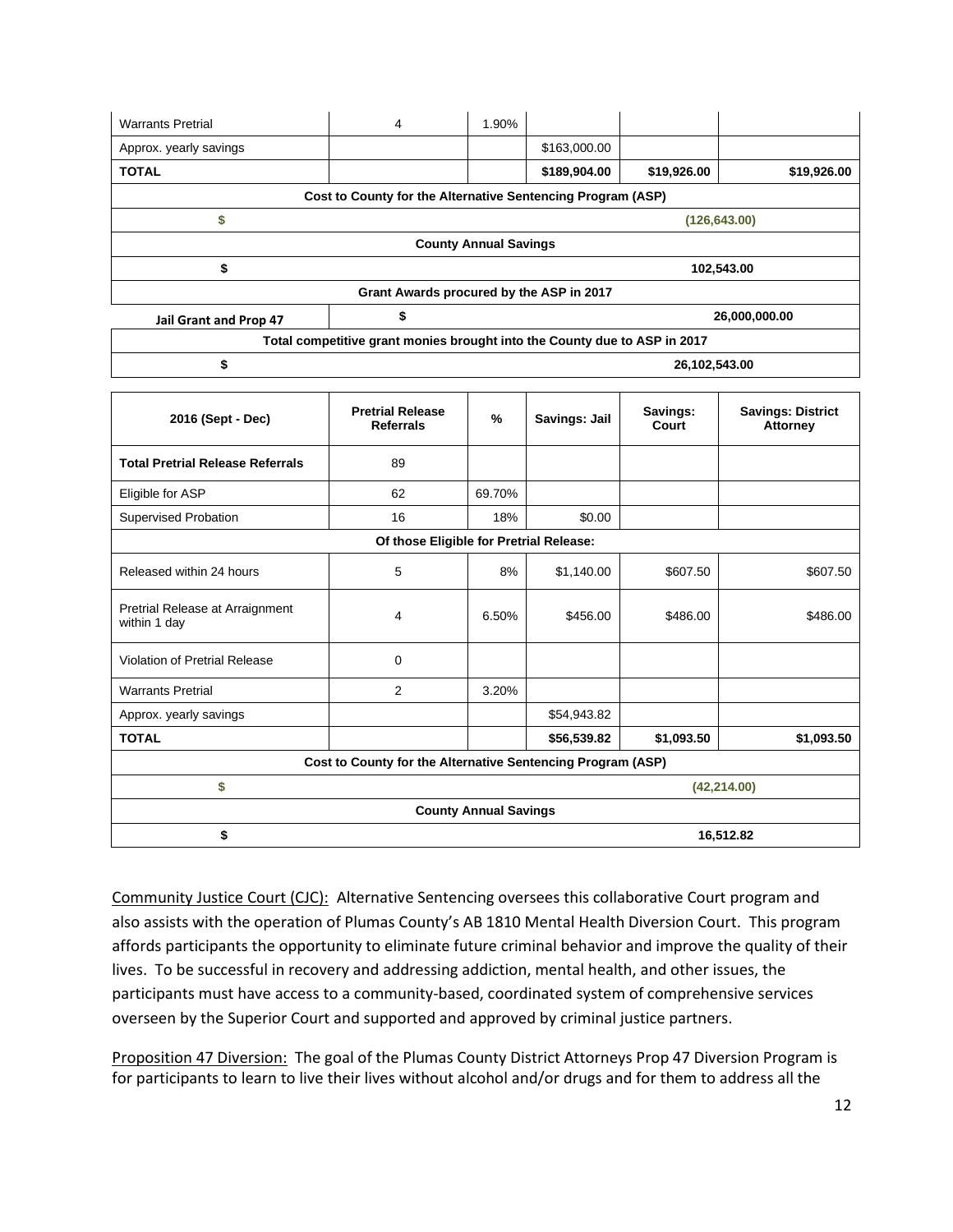related problems associated with alcohol/drug use, especially the criminal behavior that hurt them, their family and loved ones, and the community. The Plumas County District Attorneys Prop 47 Diversion Program will assist participants in addressing an array of legal, housing, vocational, and treatment needs as individually identified for each participant. The program will take approximately 9-12 months to complete successfully depending on the participants' progress and engagement. Upon completing the Plumas County District Attorneys Prop 47 Diversion Program participants will be eligible to graduate and may have their case dismissed and probation terminated.

In the 18-month period from June 2017-December 2018, Rethink Industries, a Prop 47 community partner, provided access to individual, family, couples, youth and group therapy to 55 clients totaling 1,222 service hours.

*Day Reporting Center:* The Day Reporting Center (DRC) is currently closed. When reopened The Plumas County Day Reporting Center (DRC) will be an on-site cognitive restructuring program designed to change an offender's adverse thinking patterns, provide education and job training to enable long-term employment, and hold unemployed offenders accountable during the day.

With the partnership of Rethink Industries the Alternative Sentencing Program plans to move forward with opening and operating a new Day Reporting Center in 2021 and plans to operate until the opening of the Day Reporting Center co-located with the new Plumas County Correctional Facility. The jail construction grant that was awarded to the Plumas County Sheriff's Office with the assistance of ASP in the second round includes space for a Day Reporting Center and will be utilized upon completion of construction of the new facility.

When reopened, the goals of the DRC would be to reduce offender rearrests, assist offenders in successful reentry by providing needed services, and increase public safety by holding offenders accountable. These goals will be achieved by providing skill-based learning opportunities, educational and vocational training and intensive community supervision. Participants who report to the Day Reporting Center will have the opportunity to experience the following:

- Reconnection with their families
- Apply for social service benefits
- Enroll in medical benefits
- Locate and maintain stable housing
- Improve educational and vocational skills
- Find and retain meaningful work
- Participate in structured activities within the community
- Enhance their coping skills through group and peer counseling
- Structure their activities within the community

The goal is to assist the Courts, prosecutors and defense bar in the identification of safe, effective programs, treatment, sanctions and incentives that will address the offenders' criminogenic needs and at the same time help advance public safety.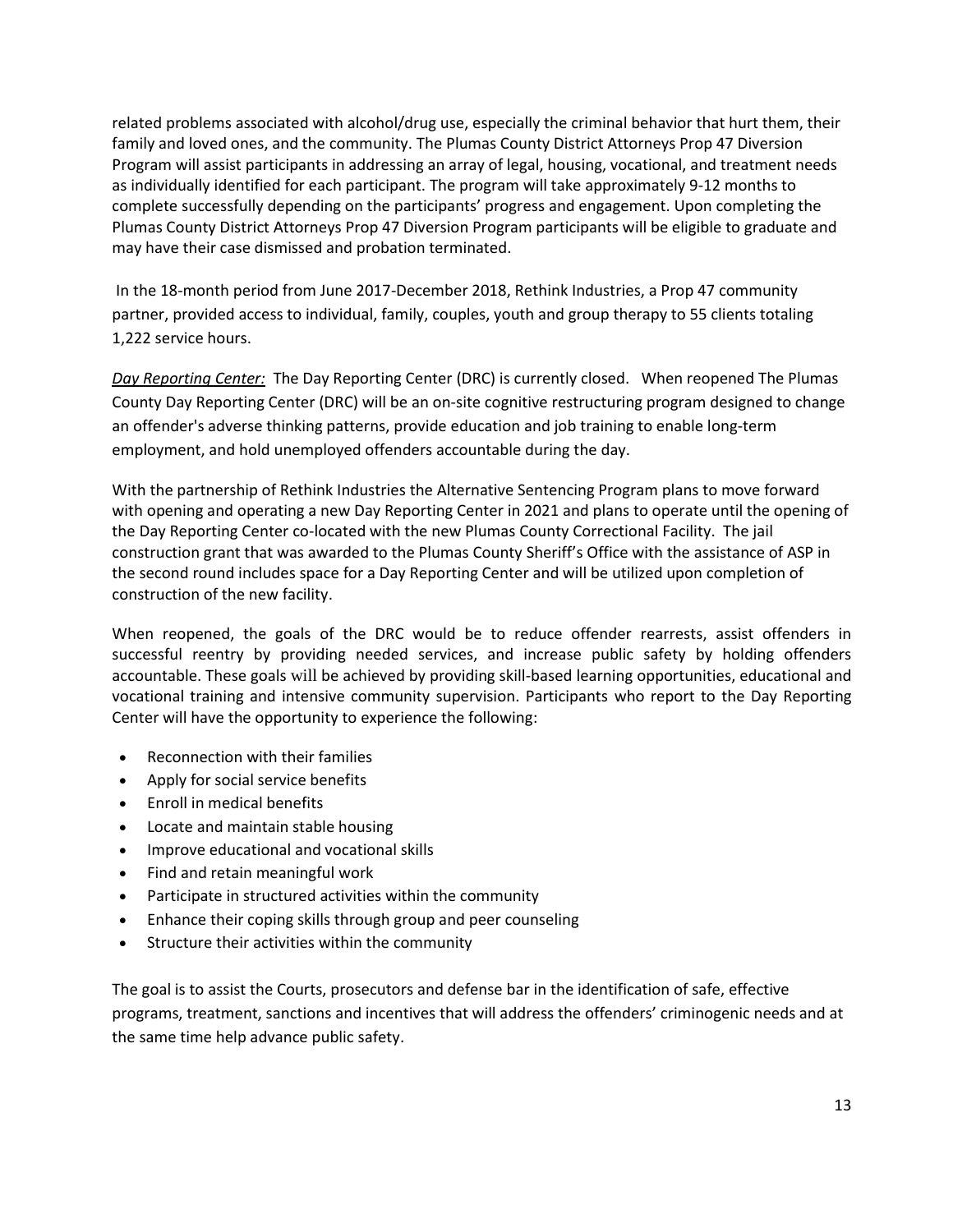**Behavioral Health Department:** "The mission of Plumas County Behavioral Health is to provide quality, accessible, culturally and personally sensitive behavioral health services, supported by sound, ethical business practices, to enhance people's ability to function effectively within their community." Plumas County Behavioral Health management is guided by the following principles: a) continuous learning and improvement in service delivery and administration, b) quality mental health and substance abuse services for persons of all ages, c) partnership at all levels and between all levels, d) preventive and integrative approaches to behavioral and physical health, e) dignity, respect and compassion for all persons, f) active involvement of consumers in their treatment and recovery process, and g) cooperation and support with county partners, community providers and agencies. Efficient and effective use of resources and measurable outcomes are underling principles.

Within the criminal justice system, Behavioral Health provides invaluable services, including services for clients on felony and misdemeanor calendars, provides crisis assessments for at-risk, in-custody defendants, provides services for the Community Justice Court and Prop 47 Diversion programs and provides full services for the AB1810 Mental Health Diversion program. Additionally, it is anticipated Behavioral Health will staff and serve as a stakeholder upon the opening of the Day Reporting Center.

The Behavioral Health Department provides outpatient services for mental health and substance use disorders in Quincy and at its Community Wellness Centers in Portola, Greenville and Chester. Outpatient residential services for substance use treatment are funded by the Substance Abuse Prevention and Treatment/SAMHSA grants through contracted out-of-county facilities. The primary target for mental health services are Plumas County MediCal beneficiaries as determined in the Mental Health Plan with the State. Services include outpatient individual and group therapy provided by staff. Inpatient mental health services are provided by hospitals and psychiatric health facilities located out of county. The electronic health record data system tracks these mental health services which are reimbursable for non-custody clients.

The Behavioral Health Department provides individual and group mental health related services at the jail. Criminal justice involved populations, both in and out of custody, benefit from an array of group and individual services provided by the Behavioral Health Department for mental health, substance abuse, and case management needs.

AB 109 funds are utilized to ensure ongoing, consistent provision of services in the jail. This funding supports the cost of providing Tele-med services in the jail and the associated costs of nursing staff and case management screening and documentation.

#### **CCP Plan and Future Goals**

Plumas County's CCP continues their commitment in reducing recidivism by maximizing the effective investment of criminal justice resources in evidence-based correctional sanctions and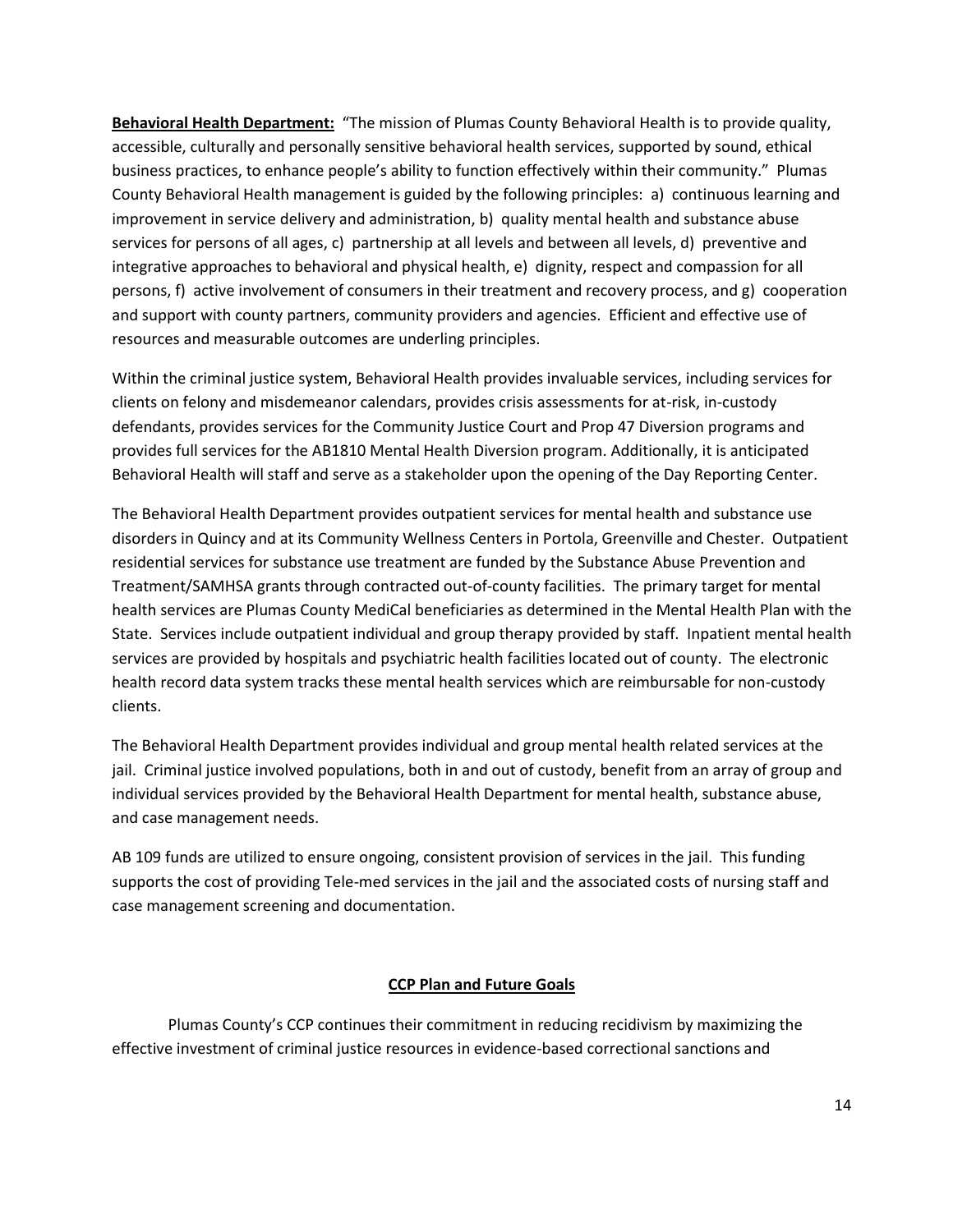programming. Achievement of this goal continues to be contingent on an early-intervention, integrated model. While this model is primarily court-based, all stakeholders are necessary to its success.

## **Pretrial Release Program**

Plumas County currently operates a successful pretrial release program. While community safety and court attendance are key components of this program, the early and evidence-based assessment of an individuals concerning the needs and corresponding services necessary to rehabilitate the whole of the offender is crucial to the success of this Plan. The CCP Executive Committee will continue to support and promote the Pretrial Release Program.

## **Community Justice Court**

| Goal               | <b>Support and Grow the Community Justice Court</b>                                            |
|--------------------|------------------------------------------------------------------------------------------------|
| Objective          | Adhere to Community Justice Court policies and procedures                                      |
| Objective          | Continue to identify which service providers will meet this obligation and                     |
|                    | create a work around approach to overcome those providers who will not.                        |
| Objective          | Continue to identify and outline target population(s) to include, but not                      |
|                    | limited to Veterans and those with substance abuse and mental health                           |
|                    | needs to be served                                                                             |
| Objective          | Provide a safe, cost-effective alternative to incarceration                                    |
| Objective          | Work together to assure a consistent, coordinated approach is provided                         |
|                    | to Veterans, those with substance abuse issues and<br>mental health                            |
|                    | diagnoses who have committed crimes in Plumas County                                           |
| Objective          | Use a long-term approach towards program sustainability by learning from                       |
|                    | the successes of other collaborative courts and being knowledgeable of                         |
|                    | the various means of leveraging funding                                                        |
| Objective          | Reduce criminal behaviors and substance abuse among the program                                |
|                    | participants                                                                                   |
| Objective          | Improve supervision strategies that will reduce recidivism and improve                         |
|                    | criminal thinking                                                                              |
| Objective          | Increase the number of supervision decisions that are fair, consistently                       |
|                    | applied, with consequences that are transparent; and increase the                              |
|                    | number of participants in the program who believe that the supervision                         |
|                    | are fair, consistently applied, and consequences<br>decisions<br>are                           |
|                    | transparent.                                                                                   |
| Objective          | Increase community awareness of substance abuse, mental health and                             |
|                    | issues pertaining to veterans, as well as the Plumas County Community                          |
|                    | Justice Court sponsored treatment and programs as a preferred<br>alternative to incarceration. |
|                    |                                                                                                |
| Outcome<br>Measure | Have Community Justice Court expand and enhance per updated signed<br>policy and procedures    |
|                    |                                                                                                |
| Outcome            | Have clear criteria for eligibility and entrance that is reflective of offenders               |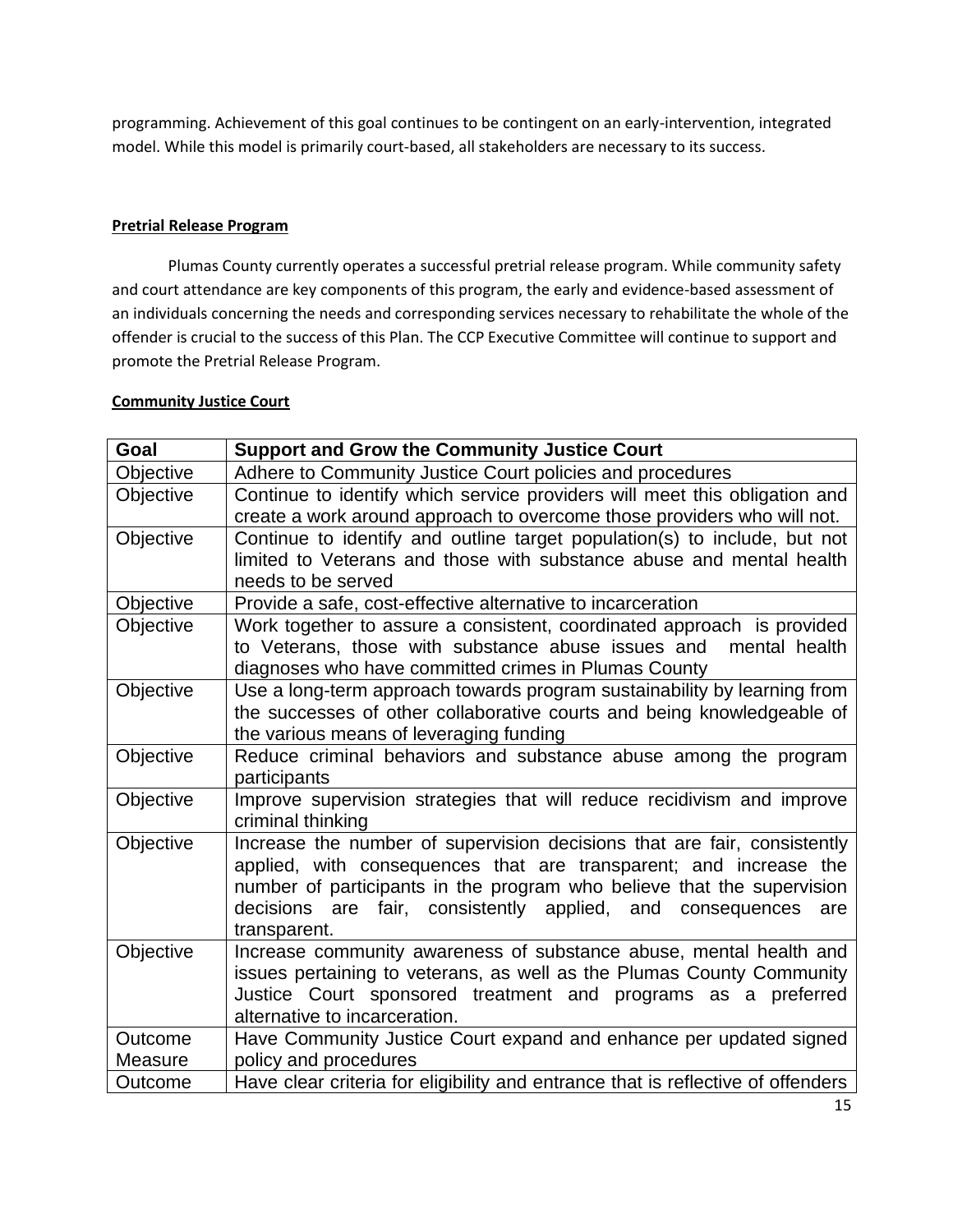| Measure         | and needs of Plumas County                                                |
|-----------------|---------------------------------------------------------------------------|
| Outcome         | Recidivism for those involved in Community Justice Court vs. similar      |
| Measure         | cases not engaged                                                         |
| Outcome         | Length of Sobriety                                                        |
| Measure         | Treatment engagement/Attendance                                           |
|                 | <b>Graduation/Completion rates</b>                                        |
|                 | <b>Medication Compliant</b>                                               |
|                 | Court appearances                                                         |
|                 | Employment                                                                |
|                 | Permeant long term Housing                                                |
|                 | <b>Family reunification</b>                                               |
| Outcome         | Number of incentives versus number of sanctions                           |
| Measure         | • individual participants                                                 |
|                 | • Program as a whole                                                      |
| <b>Progress</b> | Effective January 2020 Plumas County began operating its Community        |
| toward          | Justice Court. As of December 2021, approximately 13 participants are     |
| stated goal     | engaged in this programming and, thus far, are seeing exceptional results |
|                 | in terms of sobriety, employment and other stated goals.                  |

# **Day Reporting Center**

Plumas County operated a highly successful Day Reporting Center until recently. The CCP Executive Committee intends to reopen the Day Reporting Center. The Day Reporting Center (DRC) is both a place and a program. The physical location of the DRC will be in close proximity to the Plumas County Courthouse. The DRC will provide a "one stop shopping" approach for a myriad of offenders in the criminal justice system. The DRC will house community (both public and private) service providers in one location. Offenders will be directed to the DRC and provided appropriate services as determined by evidence-based assessment tools. Among the service providers can be organizations such as Alternative Sentencing, Behavioral Health, Probation, Parole, Alliance for Workforce Development, PCIRC, PRS, etc.

In the coming years, the Plumas County Sheriff's Office will open a new correctional facility with an attached 3,000 square foot dedicated Day Reporting Center. Until this opening, the Alternative Sentencing Program, in conjunction with the Superior Court and other stakeholders, will continue work towards a partnership with local provider as discussed previously.

| Goal      | <b>Reopen and Operate Day Reporting Center</b>                              |
|-----------|-----------------------------------------------------------------------------|
| Objective | Identify agency to open and operate Day Reporting Center                    |
| Objective | Research and obtain funding to open and operate Day Reporting Center        |
| Objective | Identify and develop therapeutic referral resources and support for clients |
|           | focusing on health, housing, education, and sustaining employment to be     |
|           | offered through Day Reporting Center.                                       |
| Objective | Identify and outline target population to be served at Day Reporting        |
|           | Center                                                                      |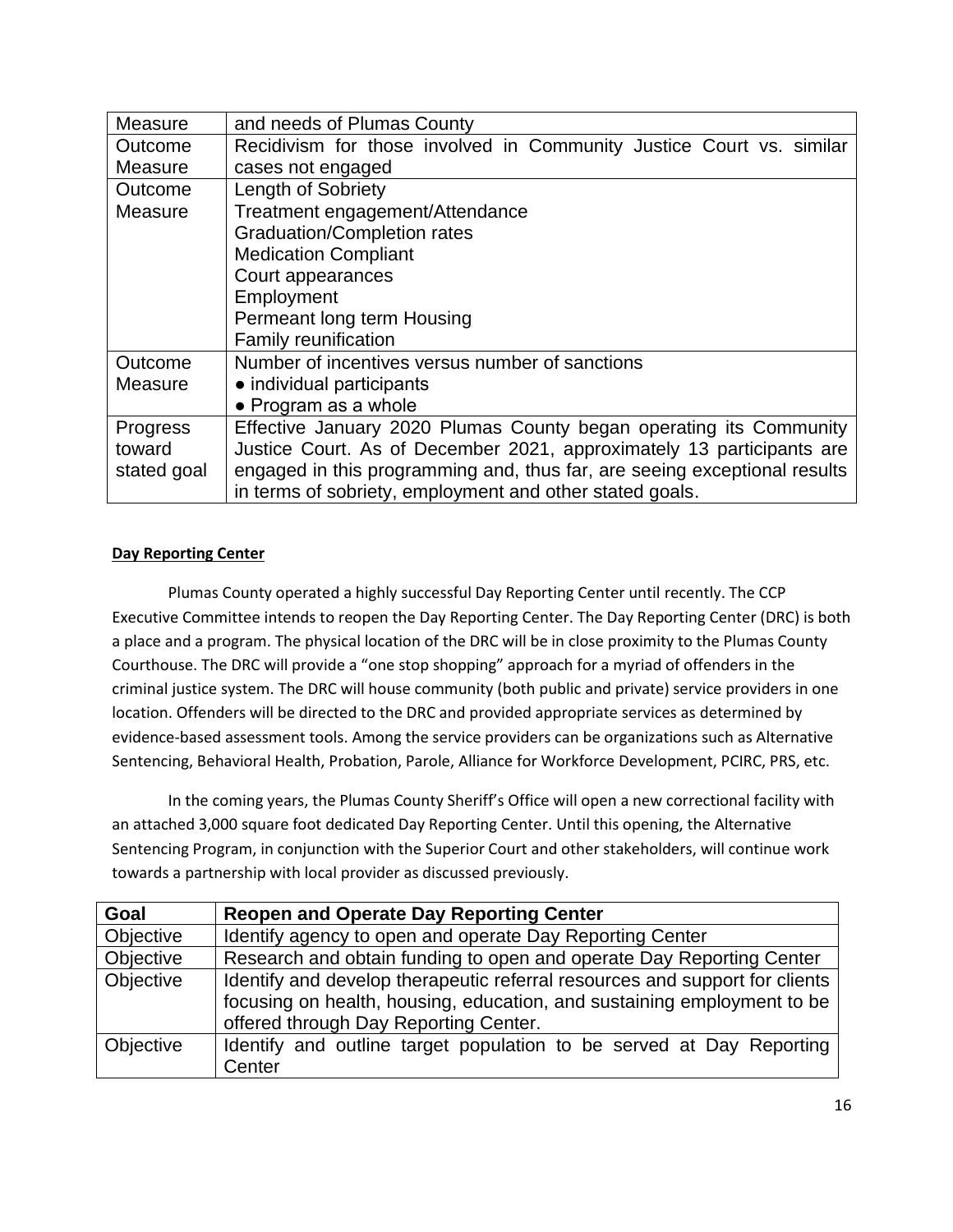| Objective       | Improve supervision strategies that will reduce recidivism and improve<br>criminal thinking |
|-----------------|---------------------------------------------------------------------------------------------|
| Outcome         | Number of referrals for mental health and/or substance use assessments                      |
| Measure         | that are engaged in services                                                                |
| Outcome         | Number of offenders enrolled, participating and completing programs                         |
| Measure         |                                                                                             |
| Outcome         | Percent that obtain employment as a result of DRC engagement                                |
| Measure         | 3 months, 6 months, 9 months or 12 months.                                                  |
|                 | Percent that maintain employment for:                                                       |
|                 | 3 months, 6 months, 9 months or 12 months or longer                                         |
| Outcome         | Length of Sobriety                                                                          |
| Measure         | Treatment engagement/Attendance                                                             |
|                 | <b>Graduation/Completion rates</b>                                                          |
|                 | <b>Medication Compliant</b>                                                                 |
|                 | Court appearances                                                                           |
|                 | Employment                                                                                  |
|                 | Permeant long term Housing                                                                  |
|                 | <b>Family reunification</b>                                                                 |
| Outcome         | <b>Recidivism rates</b>                                                                     |
| Measure         | 1 year out                                                                                  |
|                 | 3 years out                                                                                 |
|                 | 5 years out                                                                                 |
| <b>Progress</b> | A successful Day Reporting Center model existed in Plumas County until                      |
| toward          | 2017. Much of the framework has already been created. Conversations                         |
| stated goal     | are occurring concerning which entities will participate.                                   |

# **Multi-Disciplinary Reentry Program / Bridges Reintegration Program**:

Expansion of the reentry services being provided by the Probation Department will further assist incarcerated individuals in making successful transition to the community by streamlining release processes, improving collaboration between essential service providers, linking inmates to effective incustody and post-release evidence-based programming, and providing general support for the realignment population. This population includes high and moderate risk formal probation clients, parole revocations, post-release community supervision clients, Mandatory Supervision clients and 1170(h) PC clients. Program goals include, but are not limited to, assisting clients with the following: Obtaining stable housing, obtaining stable employment and/or vocational training; education services, accessing appropriate mental health services, and accessing appropriate evidence-based programming.

The Multi-Disciplinary Reentry Team (MDRT) can consist of representatives from the following agencies: Probation Department, Plumas County Correctional Facility, and the Behavioral Health Department. Community partners such as the Plumas County Crisis Intervention & Resource Center (PCIRC); the Alliance for Workforce Development (AFWD) and/or the Adult Learning Center will also play an integral role in each offender's successful reentry case plan. Appropriate Moderate/High Risk clients will be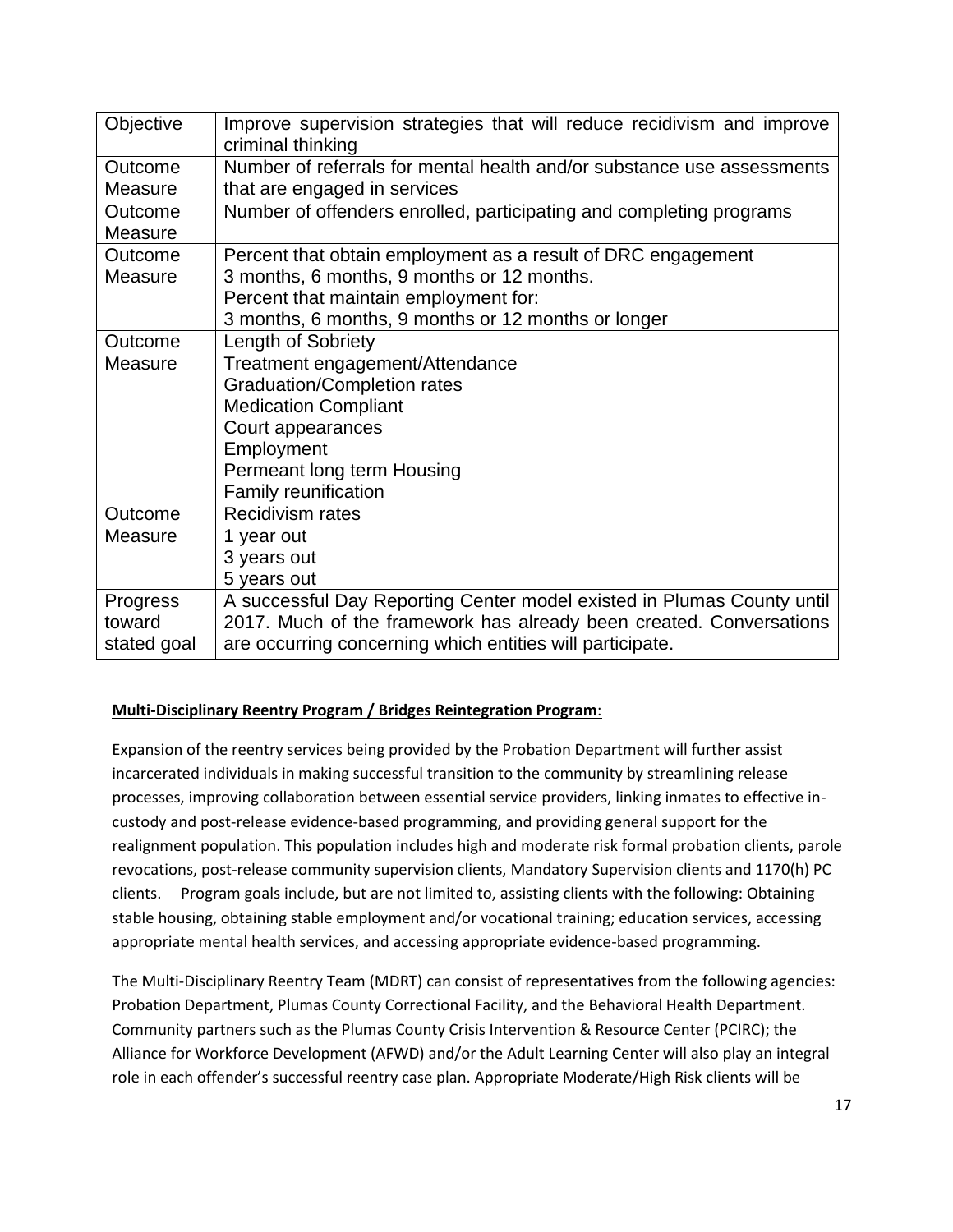identified by the MDRT ninety days prior to release from custody, at which time development of a release plan will commence. Sixty days prior to release, the MDRT will have met with the client and developed a formal Reentry Case Plan, specifically addressing each client's needs as identified by the appropriate evidence-based risk and need assessments, alongside initiating the appropriate referrals for supervision, services and programming. Thirty days prior to reentry, the Deputy Probation Officer will work with the client and Correctional Reentry Representative to confirm the date of release, review the client's reentry case plan, and ensure the appropriate referrals and services are in place. Upon the day of reentry, the Deputy Probation Officer will accompany the client to Probation or the appropriate receiving agency for check-in.

| Goal        | Create and Implement Multi-Disciplinary Reentry Program / Bridges         |
|-------------|---------------------------------------------------------------------------|
|             | <b>Reintegration Program</b>                                              |
| Objective   | Identify defendants who are in custody and who will remain in custody for |
|             | 3 months or longer.                                                       |
| Objective   | Identify and engage assess eligible defendants by conducting interviews,  |
|             | assessments and screenings to, identify risks for recidivism, mental      |
|             | health diagnoses, substance use disorders and eligibility for intensive   |
|             | case management and community support services to begin referrals         |
|             | and reintegration process while still in custody                          |
| Outcome     | Percent that are placed in housing for those that need it upon release    |
| Measure     | Percent that maintain housing after release                               |
| Outcome     | Program engagement and completion while in custody                        |
| Measure     |                                                                           |
| Outcome     | Percent that obtain employment upon release within:                       |
| Measure     | 3 months, 6 months, 9 months or 12 months.                                |
|             | Percent that maintain employment for:                                     |
|             | 3 months, 6 months, 9 months or 12 months or longer                       |
| Outcome     | Percent that obtain medical coverage upon leaving facility                |
| Measure     | Percent that have no gap in medications                                   |
|             | Percent that have scheduled medical and dental appointments upon          |
|             | release                                                                   |
|             | Percent that attend scheduled<br>medical and dental appoints once         |
|             | released                                                                  |
| Outcome     | <b>Recidivism rates</b>                                                   |
| Measure     | 1 year out                                                                |
|             | 3 years out                                                               |
|             | 5 years out                                                               |
| Progress    | *14 clients received reentry services                                     |
| toward      | *7 clients participated in a Prerelease Video Conference                  |
| stated goal | *An ONA was completed with 6 clients prior to release                     |
|             | *A reentry plan was created for 14 clients prior to release               |
|             | *4 clients were picked up at the jail upon release.                       |
|             | *14 clients were referred to the Behavioral Health Dept.                  |
|             | *7 clients received a an inpatient rehab referral                         |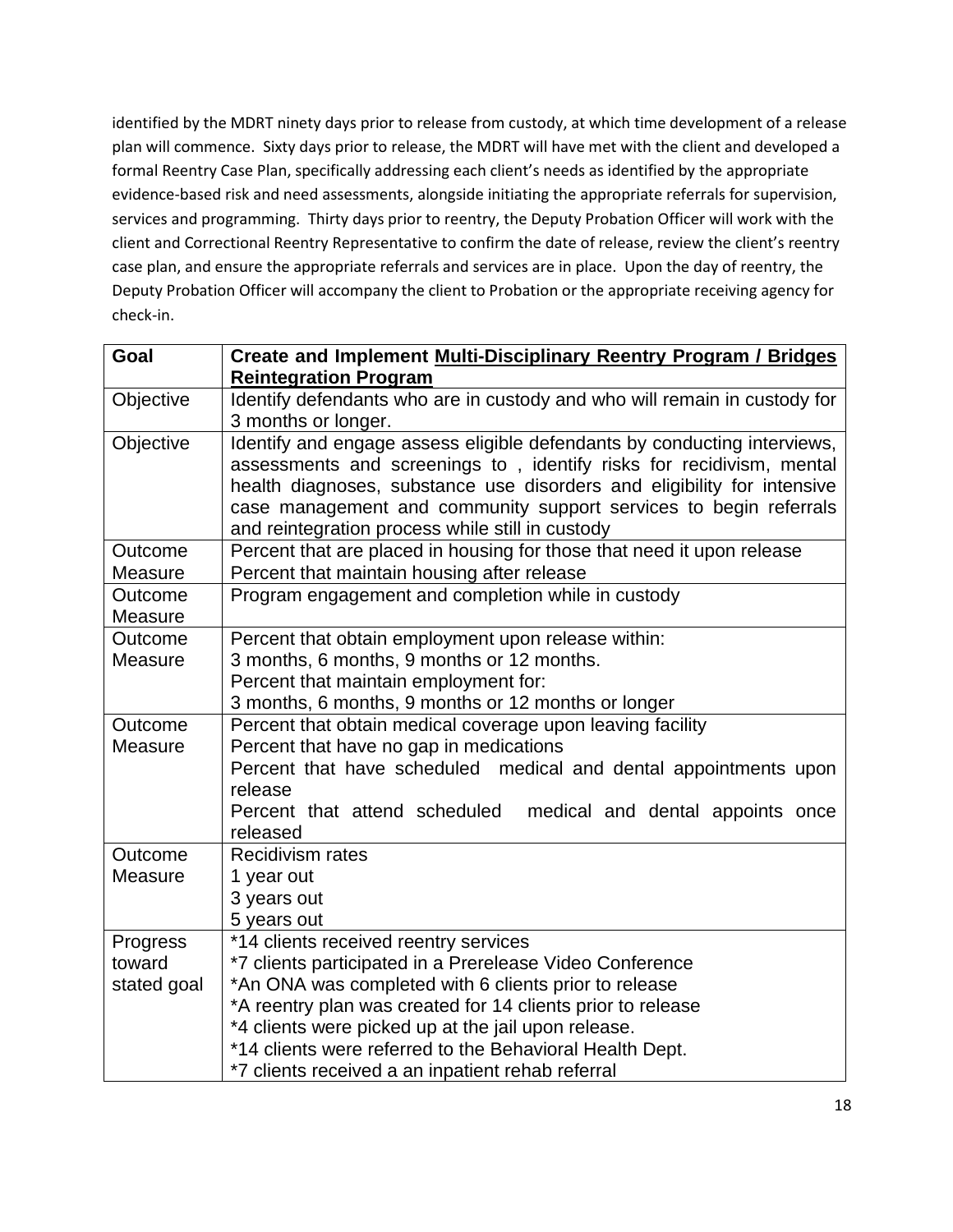| *6 clients received a housing referral             |
|----------------------------------------------------|
| *1 client was placed on Soberlink monitoring       |
| *1 client was placed on electronic monitoring      |
| *1 client was continued on current medication      |
| *5 clients were referred for employment assistance |
| *12 clients were placed on a drug testing program  |
| *1 year recidivism rate - 21%                      |
|                                                    |

# **Integration of Programs**

| Goal      | Expand Pretrial Release Program to integrate Community Justice<br><b>Court, Day Reporting Center and Bridges Reintegration Program</b>                                                                                                                                                                                                                                                                                                      |
|-----------|---------------------------------------------------------------------------------------------------------------------------------------------------------------------------------------------------------------------------------------------------------------------------------------------------------------------------------------------------------------------------------------------------------------------------------------------|
| Objective | Expand eligibility criteria for those eligible for Pretrial Release interviews                                                                                                                                                                                                                                                                                                                                                              |
|           | (i.e. those on probation, at warrant etc.)                                                                                                                                                                                                                                                                                                                                                                                                  |
| Objective | Identify those defendants arrested and eligible for program within 12<br>hours of arrest                                                                                                                                                                                                                                                                                                                                                    |
| Objective | Identify and engage assess eligible defendants within 12-24 hours of<br>arrest, by conducting interviews, assessments and screenings to identify<br>risks for recidivism, mental health diagnoses, substance use disorders<br>and eligibility for intensive case management and community support<br>services to be included in recommendations to the Judge for release,<br>Community Justice Court or Day Reporting Center when qualified |
| Objective | Access to treatment- send referrals for mental health and substance use<br>assessments for those interviewed and identify as having a need for<br>further assessment or request a referral to be made for Day Reporting<br><b>Center or Community Justice Court</b>                                                                                                                                                                         |
| Objective | Increase jail beds (i.e., connect offenders with services, when they<br>qualify, and transition them out of custody to allow a "free bed")                                                                                                                                                                                                                                                                                                  |
| Outcome   | Number of interviews, early screening and identification for arrestees that                                                                                                                                                                                                                                                                                                                                                                 |
| Measure   | are currently or have previously served in the Military and are suffering                                                                                                                                                                                                                                                                                                                                                                   |
|           | from substance use disorders and/or mental illness and may be in need                                                                                                                                                                                                                                                                                                                                                                       |
|           | of additional ancillary services in order to abide by any Court orders                                                                                                                                                                                                                                                                                                                                                                      |
| Outcome   | Improve in-Court appearance rates                                                                                                                                                                                                                                                                                                                                                                                                           |
| Measure   |                                                                                                                                                                                                                                                                                                                                                                                                                                             |
| Outcome   | Number of referrals for mental health and/or substance use assessments                                                                                                                                                                                                                                                                                                                                                                      |
| Measure   | that are engaged in services                                                                                                                                                                                                                                                                                                                                                                                                                |
| Outcome   | Percent less likely to have bail/OR revoked                                                                                                                                                                                                                                                                                                                                                                                                 |
| Measure   | Percent less likely to offend while on Program Supervision to include<br>Pretrial release, Community Justice Court and Day Reporting Center                                                                                                                                                                                                                                                                                                 |